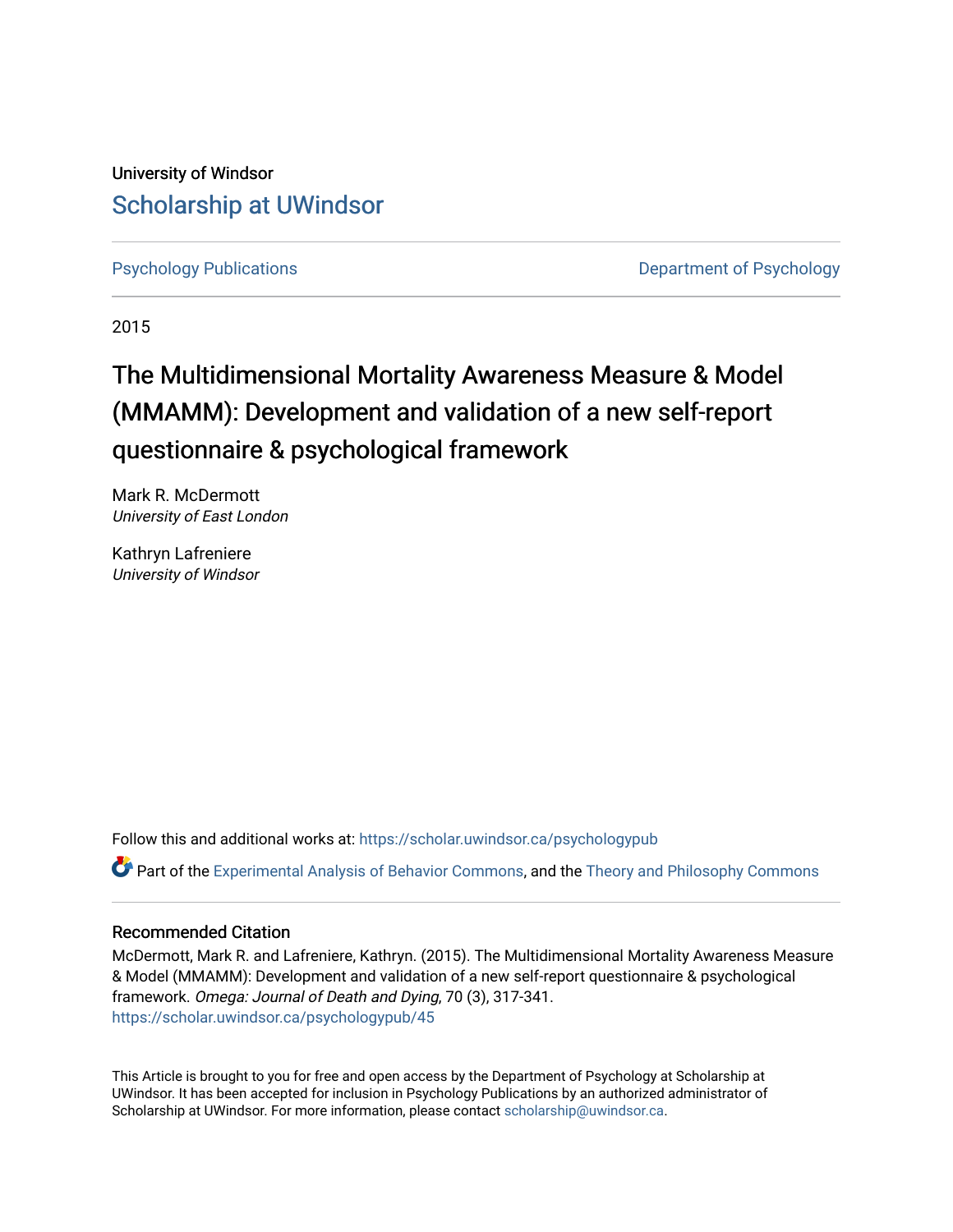#### **FOR THE FINAL PUBLISHED VERSION OF THIS ARTICLE, SEE:**

**Levasseur, O., McDermott, M.R., & Lafreniere, K. (2015). The Multidimensional Mortality Awareness Measure and Model (MMAMM): Development and validation of a new self-report questionnaire and psychological framework.** *Omega: Journal of Death and Dying, 70***(3) 317–341.** [doi:10.1177/0030222815569440](http://dx.doi.org/10.1177/0030222815569440)

**\*\*\*\*\*\*\*\*\***

## *BELOW: UNCORRECTED PRE-PRINT VERSION AS SUBMITTED TO THE JOURNAL*

## The Multidimensional Mortality Awareness Measure & Model (MMAMM): Development and validation of a new self-report questionnaire & psychological framework.

#### Oona Levasseur

and

## Mark R. McDermott School of Psychology University of East London, London, England

and

Kathryn D. Lafreniere Department of Psychology University of Windsor, Ontario, Canada

Corresponding author: Professor Mark R. McDermott School of Psychology University of East London Water Lane Stratford Campus London E15 4LZ

Tel: 0208-223-4474 Email: [m.r.mcdermott@uel.ac.uk](mailto:m.r.mcdermott@uel.ac.uk)

Key words: mortality, awareness, questionnaire, measurement, death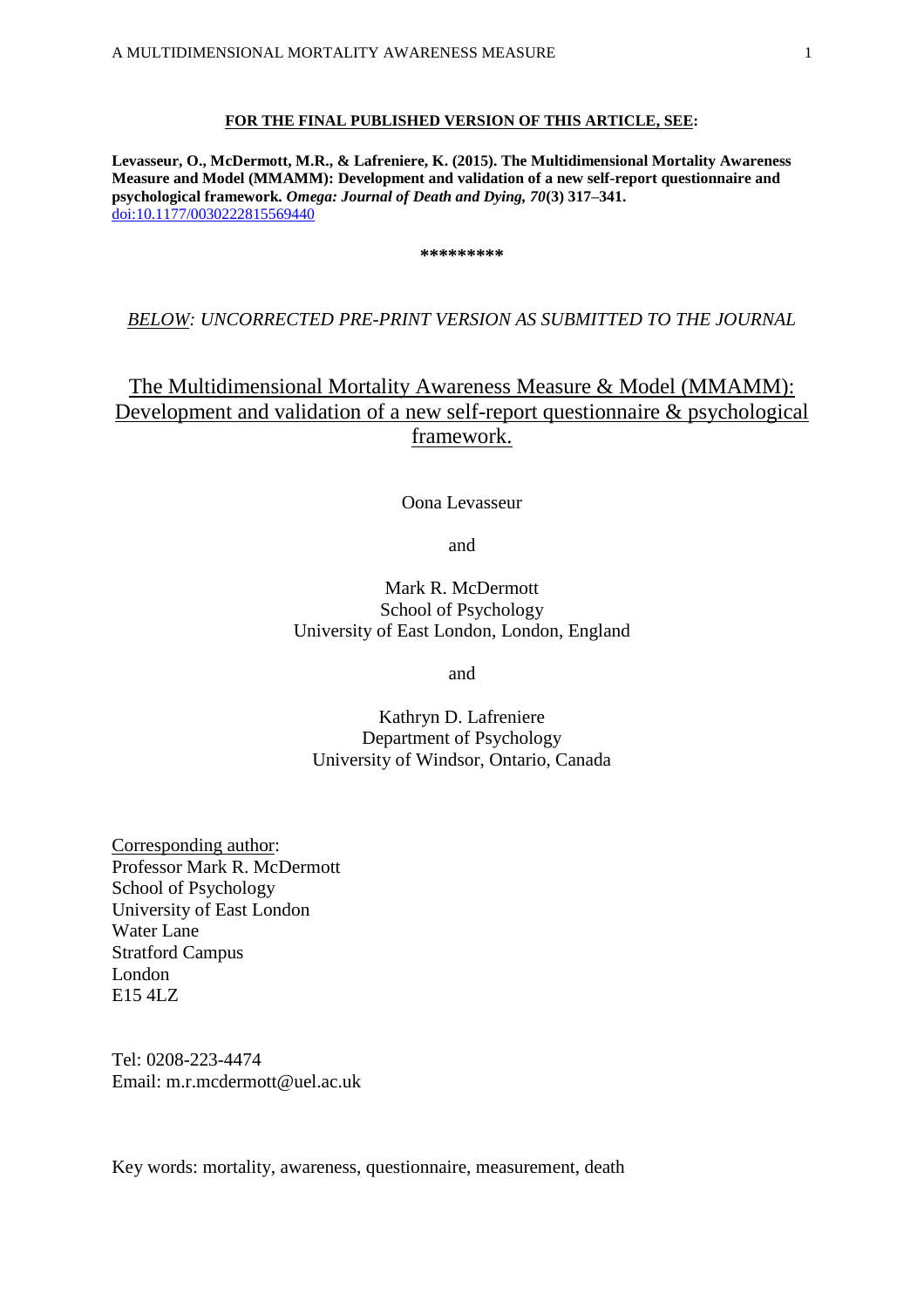## **Abstract**

For each of eight literature-identified conceptual dimensions of mortality awareness, questionnaire items were generated, producing 89 in all. 359 participants responded to these items and to questionnaires measuring health attitudes, risk-taking, rebelliousness and demographic variables. Multivariate correlational analyses investigated the underlying structure of the item pool and the construct validity as well as the reliability of the emergent empirically derived subscales. Five components, rather than eight, were identified. Given the item content of each, the associated mortality awareness subscales were labelled as: legacy, fearfulness, acceptance, disempowerment, and disengagement. Each attained an acceptable level of internal reliability. Relationships with other variables supported the construct validity of these empirically derived subscales and more generally of this five-factor model. In conclusion, this new multidimensional measure and model of mortality awareness extends our understanding of this important aspect of human existence and supports a more integrative and optimistic approach to mortality awareness than previously available.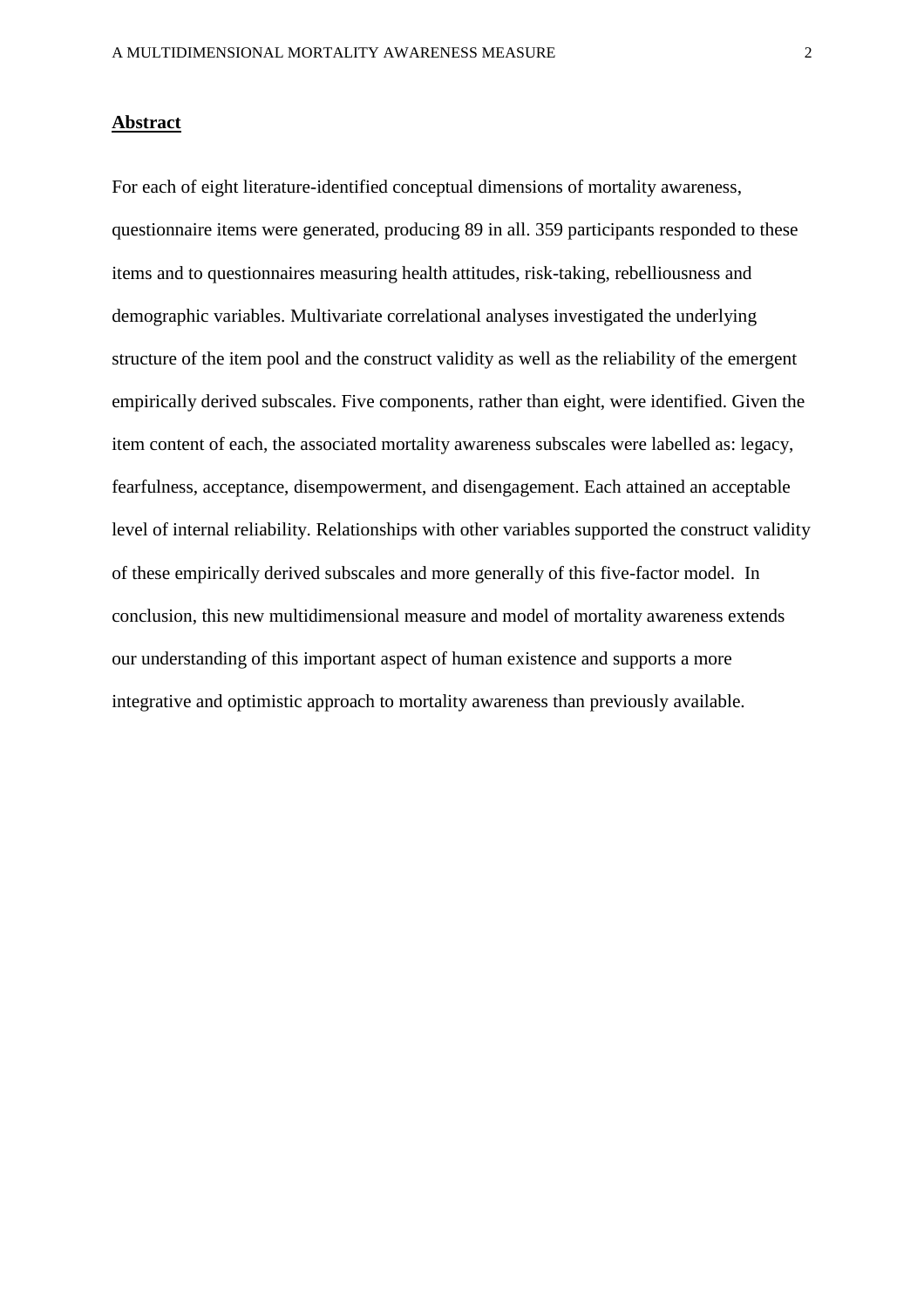# **The Multidimensional Mortality Awareness Measure & Model (MMAMM): Development and validation of a new self-report questionnaire & psychological framework.**

According to the United Kingdom's Office of National Statistics (2012), in the order of 1743 people come to the end of their lives each day in the U.K. Arguably, thereby, death as the inevitable conclusion of life is a realisation that impinges upon experience in complex and multiple ways. Such *mortality (or death) awareness* (MA) has been highlighted recurrently in early philosophical writings (for example, those of Epicurus, 270BC, in Warren, 2004). The emergence of the Death Awareness Movement in the 20<sup>th</sup> century represented a more pressing need to understand the clinical symptoms of grief (Lindermann, 1967) and to help professionals engage with mortality constructively (Feifel, 1959; Kubler-Ross, 1969). However, Becker (1973) has argued that it is natural for humans to fear death and to avoid its reality through various forms of subterfuge. Yet it is apparent that mortality awareness can have both positive and negative meanings. The tragedy of 9/11, which involved 2996 deaths, illustrates well this duality: the increased anxiety generated amongst employees in the workplace was found to be associated with both higher rates of absenteeism and also with more meaning of life reflections and selfless behaviours, such as enrolling in the helping professions (Grant & Wade-Benzoni, 2009).

#### *Measuring MA*

Despite the complex form and meaning of mortality awareness, its recognition as a psychologically multifaceted and multifunctional construct is not readily evident in studies that have attempted to measure it. For example, Templer's (1970) 'The Fear of Death Scale' is a one-dimensional measure, while similarly Florian & Snowden's (1989) measure addresses several dimensions of death fright, but neither considers various positive functions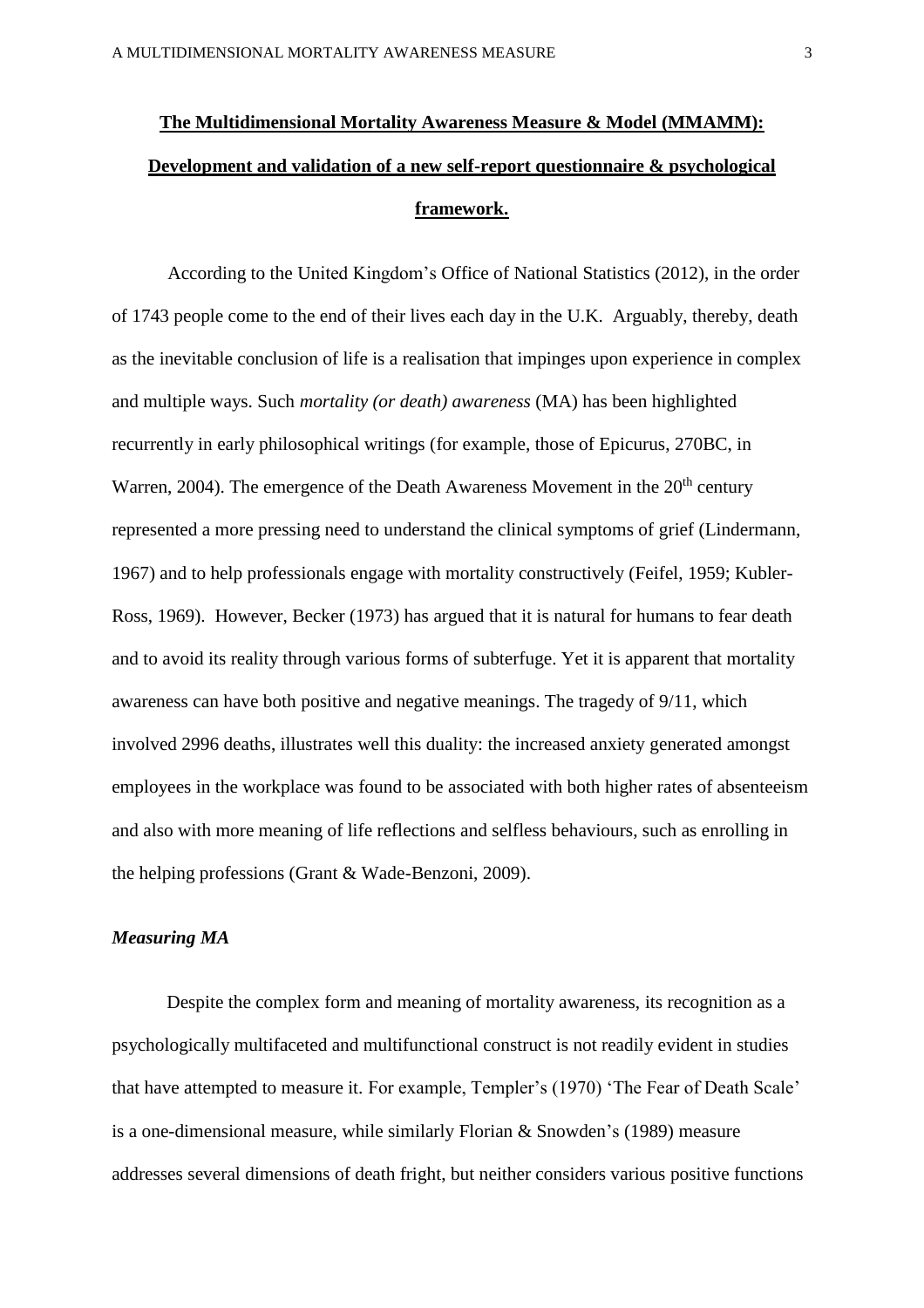and outcomes that may be associated with MA. Although pro-social behaviours have been noted in 'survivors' (Cozzolino et al, 2004), death acceptance has received little attention, with the exception of the creation of two measures: Ray & Najman (1974) produced a brief, seven item measure of death acceptance, while Klug & Sinha (1987) produced a sixteen item measure composed of two subscales measuring death acceptance in relation to confrontation (the conscious contemplation of one's death) and integration (the positive emotional assimilation of the consequences of death). In the former, the confrontation items are mainly about rejecting avoidance of death awareness rather than being about a positive notion of acceptance. Consequently, Wong (2008) has called for additional dimensional exploration in terms of positive acceptance versus problematic avoidance. Further, the Death Attitude Profile (Gesser et al, 1987) and its revised iteration (Wong, Reker & Gesser, 1994), while including acceptance and fear subscales as dimensions, links the former with religious belief (`Death is a union with God and eternal bliss'), and so arguably its content is not representative of secular Western societies wherein religiosity has severely declined in frequency (Crockett & Voas, 2006).

More latterly, Wittkowski's (2001) 'Multidimensional orientation towards dying and death inventory (MODDI-F)' holds out the promise of recognising the complexity of mortality awareness. However, its multidimensionality is restricted to focusing upon the relationships between accepting or fearing one's own death and that of other people, so, despite its name, does not interrogate MA's potentially more multifaceted nature. This relative paucity of multidimensional measurement is also echoed in studies which use a simple stimulus to cue MA to observe effects upon behaviours: the 'Mortality salience manipulation' (Rosenblatt et al, 1989) consists of two open-ended items asking respondents about the physical consequences of death and the emotions provoked by this thought. Thereby, the psychometrics of mortality awareness are in need of development.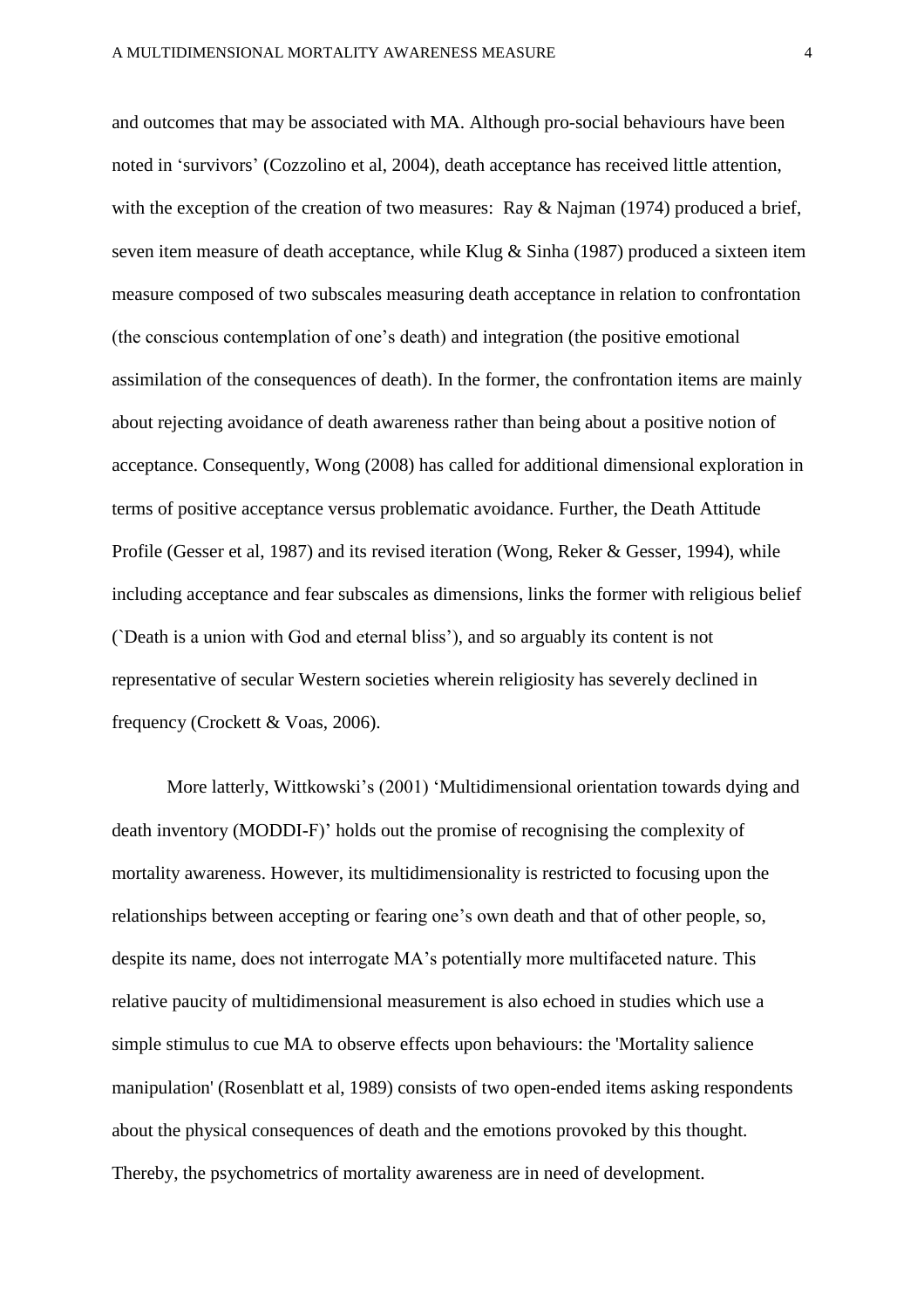## *Theorising MA*

Despite the deficiencies evident in the MA measurement arena, various theories are available to explain its influence and their diversity only highlights the multifaceted nature of MA. Terror management theory, Generative theory and Posttraumatic growth theory all address very different facets of MA. The influential Terror Management Theory (TMT) as developed by Greenberg, Pyszczynski, Solomon, Rosenblatt, Veeder, Kirkland, & Lyon, (1990) states that human behaviour is mostly motivated by fearing death. TMT was inspired by Existentialism which highlights the need to look at the experience of dreading death (Solomon, 2005), arguing that MA is a quality unique to humankind and that cultural belief systems are necessary to buffer against associated anxiety (Becker, 1973). According to TMT, cultural worldviews that provide meaning, order, and coherence to existence, offer a set of standards that outline worth and grant symbolic immortality through religious or social institutions. Through such standards, people attain a sense of value and live on through their culture, which unlike them, may survive indefinitely, and thereby buffer death anxiety (Pyszczynski, Greenberg, & Solomon, 1999). These effects of mortality awareness help individuals to cluster with others who share their views, and to cultivate hostility towards outgroup members who challenge them. However, the kinds of activities that are preferred as a mean of overcoming death anxiety vary across cultures. In a study comprised of five experiments by Ma-Kellams and Blascovitch (2012), in which participants were primed with death thoughts, it was found that Westerners showed a preference for identity-enhancing activities while East Asians opted for pleasurable ones. Heine, Harihara & Niiya (2002) attempted to apply TMT in Japan and discovered a preference for high status possessions and a defence of cultural values as means of addressing death anxiety.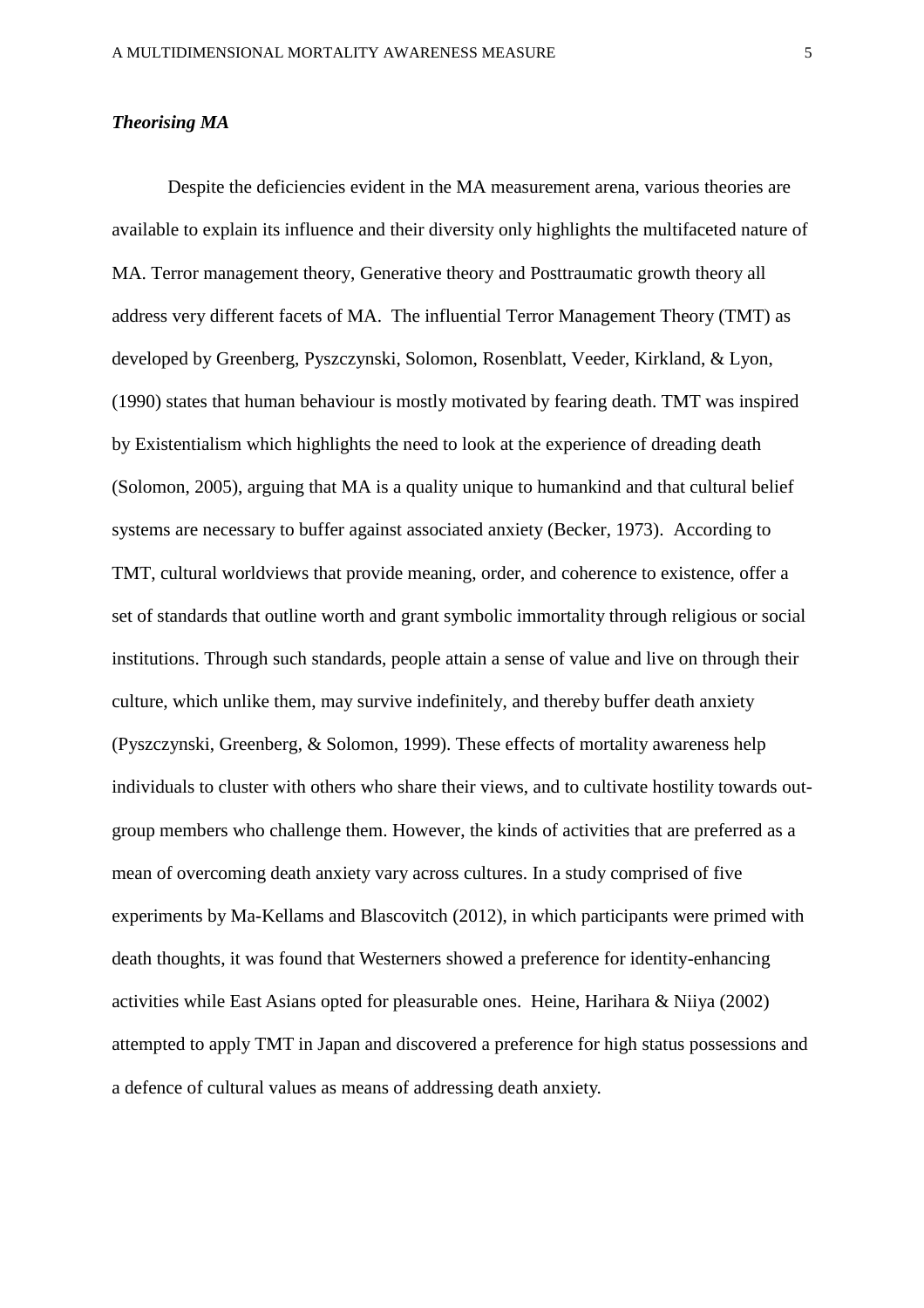The likely multidimensional nature of MA is suggested further by the multiple functions it serves, as illustrated by studies using a Terror Management framework that have found it to be associated with a wide variety of outcomes. For example, the priming of mortality awareness through use of situational cues (such as watching videos of accidents) has been found to be associated with a preference for authoritarian leaders (Cohen et al, 2004); for violent counter-terror measures (Landau et al., 2004); an increase in contributions to national rather than international charities (Jonas, Schimel, Greenberg, & Pyszczynski, 2002); more severe sentences for unlawful offenders who threatened one's worldviews (Arndt, Lieberman, Cook, & Solomon, 2005); and preference for demonstrations of corporeal strength between athletes who value strength (Peters, Greenberg, Williams, & Schneider, 2005).

Erikson's Generative Theory (1959, 1982) focuses on a different aspect of MA via its association with `Generativity' – the need to create legacy, and how this varies across the lifespan. The theory proposes that as people progress through life, they endure eight developmental crises. The penultimate crisis in the middle of adulthood is associated with an understanding that life is ending and leads to either the development of 'generative' behaviours for the benefit of future generations, or to 'stagnation', with the cessation of being an active contributing member of society. Generative individuals are said to be able to teach successive generations while working towards a meaningful sense of life. The final crisis Erikson proposes results from increased awareness of mortality and from the tension between 'ego integrity'- a sense of meaning and coherence-, and 'despair' - associated with dreading mortality. Studies examining associations between age and Generativity (e.g. McAdams  $\&$ de St. Aubin, 1993) have demonstrated that the development of generative impulses is associated with a need to produce a legacy for the world, with this desire acting as a buffer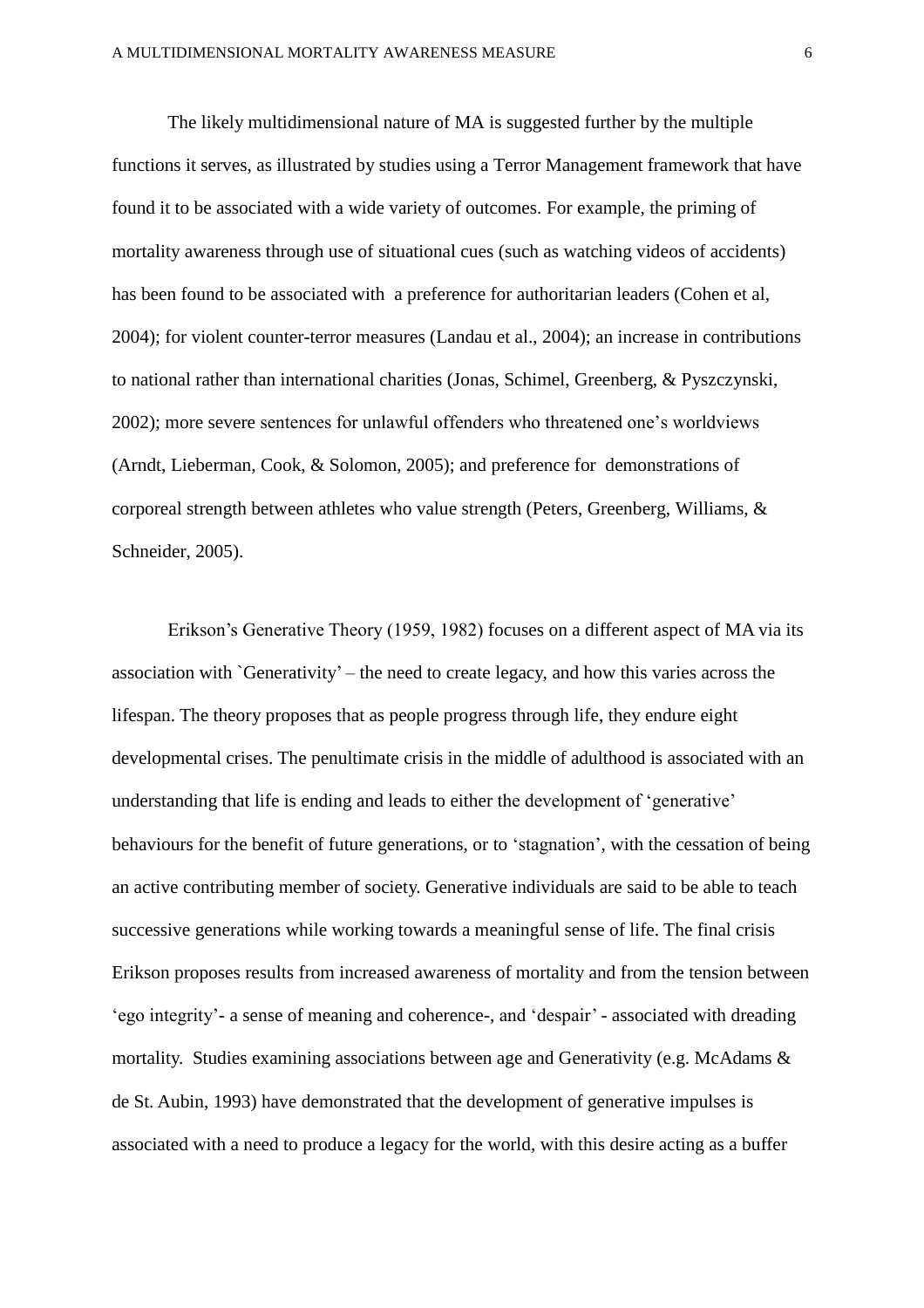against death fright through extension of one's role after death. The cultural variation observed in the types of activities with which people engage to address awareness of their mortality, as evidenced within the context of TMT coupled with the intrapsychic complexity of the lifespan perspective taken by Generative Theory on the development of MA strongly suggests that such awareness is a multifaceted phenomenon.

Within the realm of studies examining post-traumatic growth, individuals who have experienced near death experiences thereafter have been found to be more likely to experience self-improvement, for example embracing pro-social activities (Ring & Valarino, 1998). For those who have survived life-threatening illness, 30% to 90% report positive changes (Humphreys & Joseph, 2004) within relationships, sense of self, and in terms of a renewed appreciation of life (Joseph & Linley, 2005). As such, post-traumatic growth theorising places emphasis on the beneficial effects of heightened mortality awareness, rather than on its capacity to simply invoke dysphoric emotions.

## *Predicting multidimensional MA*

Research has shown that religious faith can play a defensive role against the problematic effects of MA, with the possibility of an afterlife negating the idea of mortality (Norenzayan, Dar-Nimrod, Hansen & Proulx, 2007). However, Niemiec and colleagues (2010) have found that when mortality is cued, mindfulness can act as a coping strategy to mitigate defensiveness, whilst individuals with high self-control tend to engage with mortality anxiety more positively (Gailliot et al. 2006). The Terror Management Health Model (TMHM; Goldenberg & Arndt, 2008) suggests that more conscious thoughts of death are associated with a greater frequency of healthy behaviours to prevent premature demise. So it may be expected that health attitudes and behaviours should differentially predict scores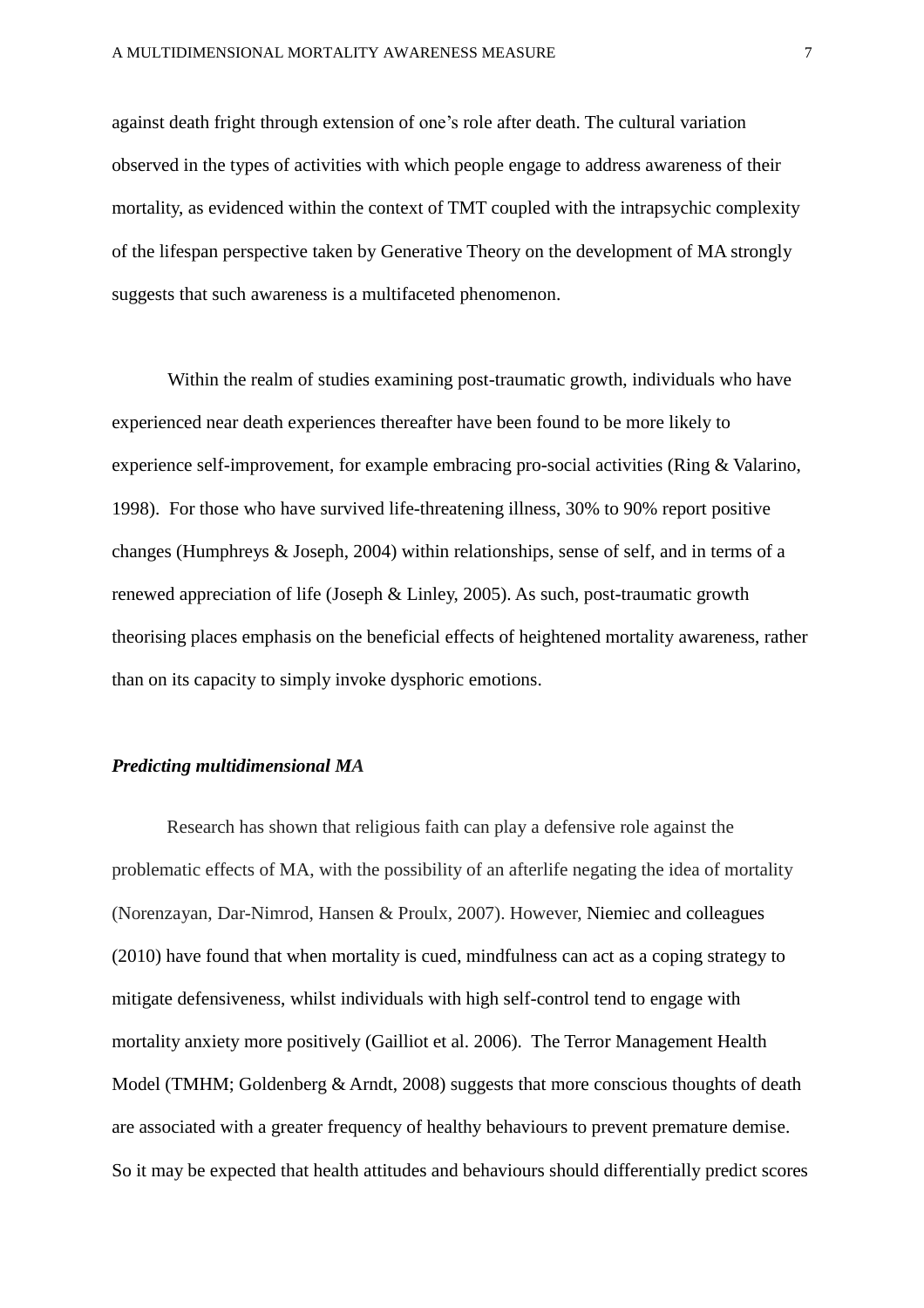on multidimensional dimensions of MA. However, research on the relationship between the paradoxical health behaviour of smoking with MA indicates that when mortality-related messages are combined with a strong self-esteem/smoking association, smoking increases rather than decreases (Hansen, Winzeler & Topolinski, 2010), suggesting important moderating effects of third variables, such as self-esteem. One such variable is rebelliousness, the feeling of wanting to oppose a perceived requirement, which has been found to be associated with maladaptive health behaviours and attitudes (Klabbers et al 2009). Rebelliousness has been found to be of two forms: 'reactive' being aligned with a feeling of unfairness or frustration, and 'proactive' with oppositional behaviour engaged in for hedonistic reasons (Author, 1987). With proactive rebelliousness as a possible moderator of a relationship between health activity and MA, reactive rebelliousness may also be an independent predictor of MA, since as a proxy measure of psychological reactance as after Brehm (1966), scores on reactive rebelliousness may predict death denial, defensiveness and anxiety.

Moreover, risk-taking behaviours have been found to be associated with both mortality salience and with rebelliousness (Rosenbloom, 2003;Author, 2013). The nature of the relationship between risk taking and MA is unclear however, with one study finding risktaking to be associated with low MA (Word, 1996), while other research suggests that risktaking is associated with raised MA if the risk-taking activity heightens self-esteem (Taubman-Ben-Ari, Florian & Mikuliner, 1999). These conflicting results call for further research to clarify how risk taking and MA interrelate.

The demographic variables, age and gender, are also involved in the prediction of MA: Youth is associated with feelings of invulnerability and the optimism that healthy behaviours will prevent early death (Taubman-Ben-Ari & Findler, 2005), while as adults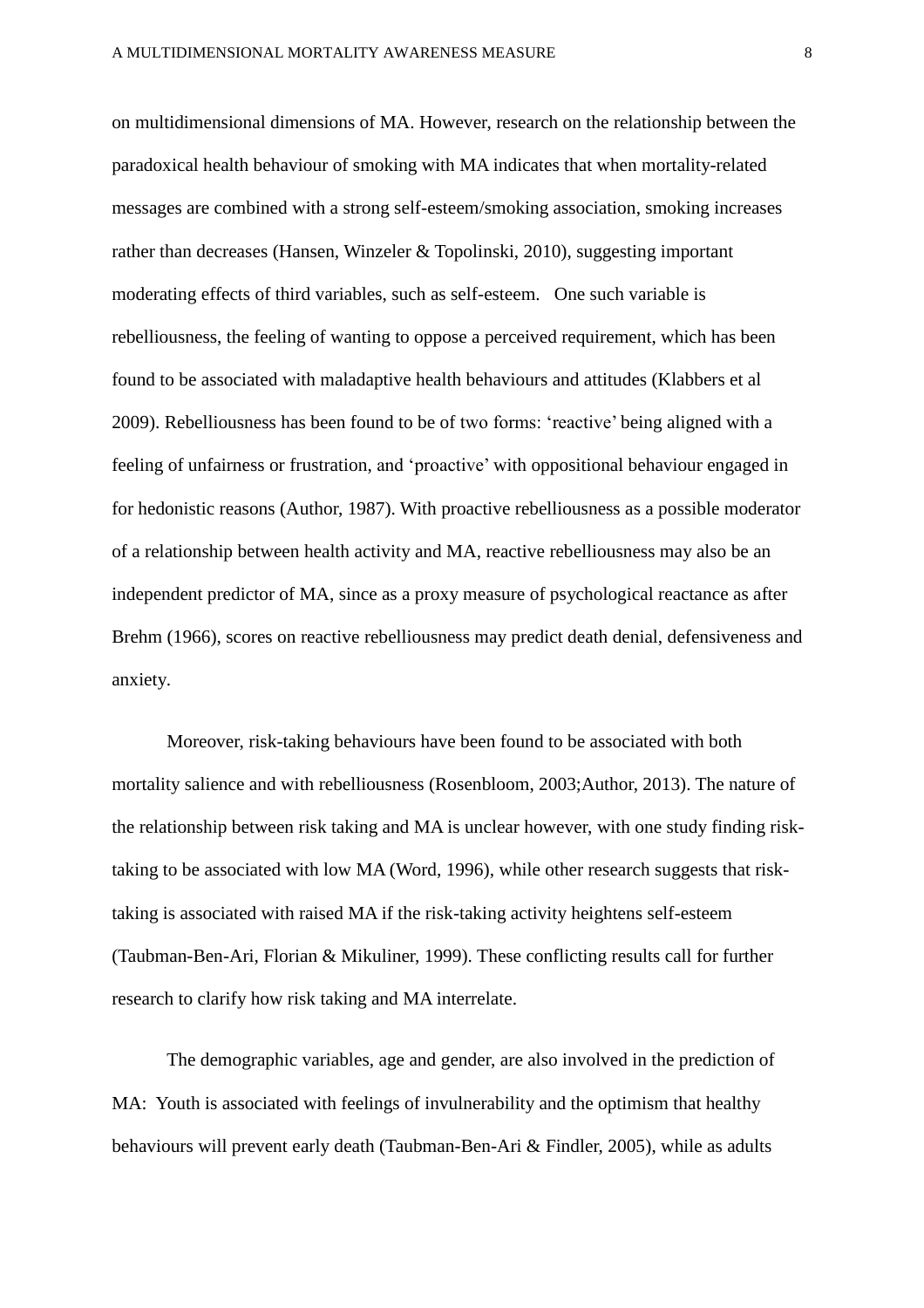become older, health issues make vulnerability and MA more salient. For women, giving birth is considered to trigger MA for the mother (Westbrook, 1978), whilst also newly acquired parental responsibilities may trigger this for fathers, depending upon traditional versus non-traditional role assignment within families (Nazroo, Edwards & Brown, 1997).

#### *The present study*

The literature reviewed here strongly suggests the need for a multidimensional measure which encompasses all of the possible conceptual dimensions of MA. So, the first aim of the study reported here is to develop such a measure, a Multidimensional Mortality Awareness Measure (MMA-Measure). Specifically, it hypothesised that MA is comprised of eight separate conceptual dimensions: death related existential anxiety, death defensiveness, death hopelessness & passivity, death creativity and legacy, death philanthropy, death acceptance, death denial, and death continuity. Items are generated in relation to each of these and subjected to principal components analysis to determine if the conceptual dimensions are verifiable empirically. Secondly, the study explores whether relevant psychological and demographic variables can predict respondents'scores on the confirmed MA dimensions. Specifically, we examine the relative predictive utility for MA of variables which include: health attitudes, risk-taking, rebelliousness, age, gender, educational status, and proximity to life threatening illnesses, and witnessing someone die. Thereby, a cross-sectional, multivariate correlational design is used to develop the Multidimensional Mortality Awareness Measure (MMA-Measure) and to test its construct validity and reliability, with MMA-Measure subscales as dependent variables and risk-taking, health profile and rebelliousness subscales as independent variables. In this way, as well as broadening understanding of the place of MA within the context of other psychological variables, this study also examines the construct validity of the new measure.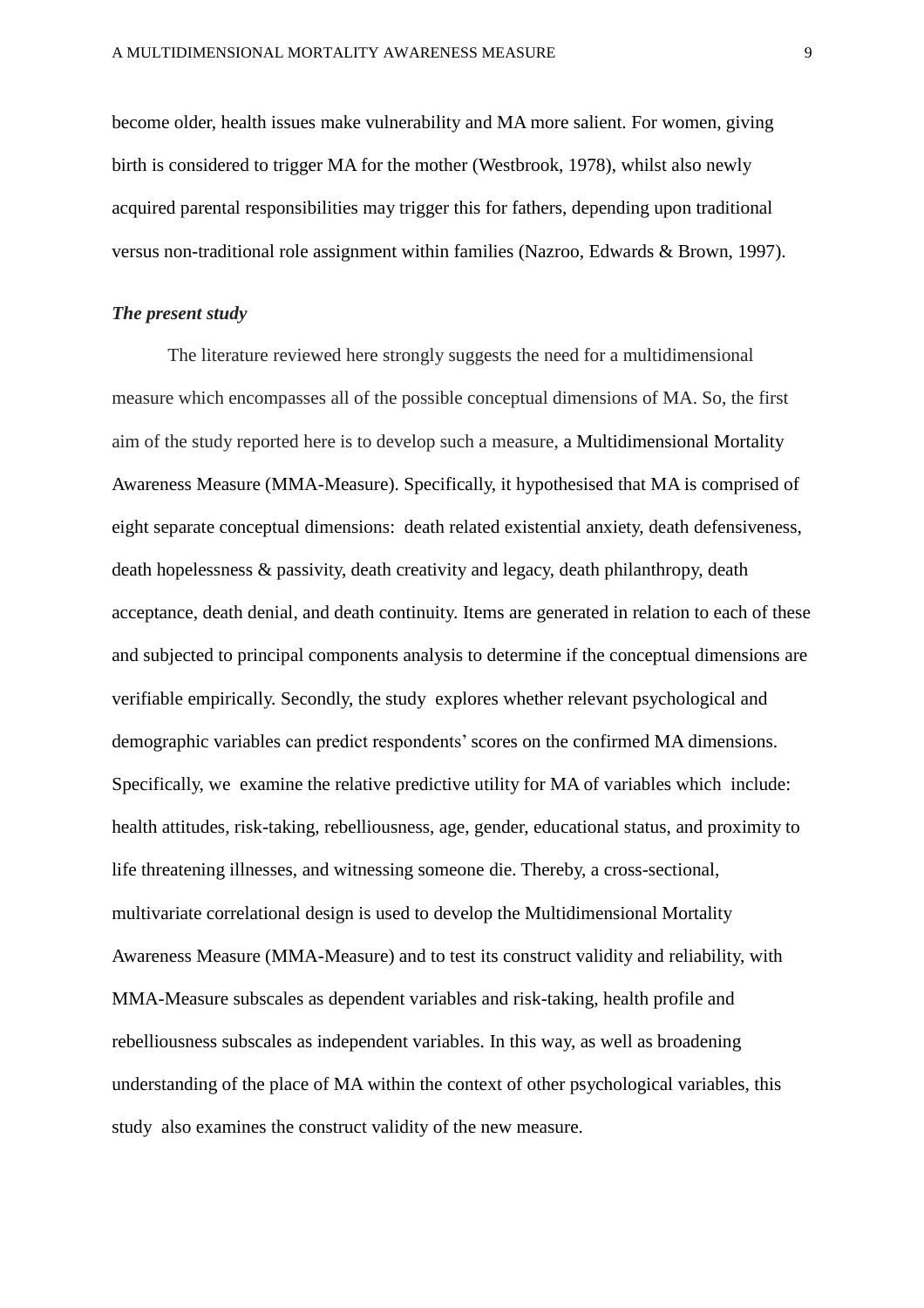## **Method**

## **Participants**

359 adult participants were recruited via online social media and at three campuses of a University located in the South-East of England. This convenience sample was comprised of 231 females (64%) and 128 males (36%). Their ages ranged from 18 to 80 years old ( $M=$ 32, SD=12.27). 38% had achieved an undergraduate degree, and 23% a postgraduate qualification. 52% self-designated as current students, while 28% were in full-time employment, and 62% earning less than £15, 000 per year. 54% of the respondents were single and 39% were married or co-habiting. 63% described their ethnicity as white, while 17% self-designated as Black African or Black Caribbean, and 9% as either South Asian, Indian or Pakistani. 46% described themselves as British citizens. 8% of participants reported having a disability. 21% indicated having experienced a life threatening illness; 58% reported having been close to someone with a life-threatening illness; and, 40% indicated they had seen someone die.

## **Materials**

Four self-report questionnaires and items soliciting demographic information were presented to respondents in either hardcopy booklet form or online. Firstly, respondents completed the Domain-Specific Risk-Taking questionnaire (`DOSPERT'; Weber, Blais & Betz, 2002). This 40-item scale assesses risk-taking in relation to: financial decisions (separately for investing versus gambling); health/safety; recreation; ethical issues; and social decisions. Participants were asked to rate on a 5-point Likert scale the likelihood that they would engage in risky activities. An example of an item from this measure is as follows: 'Betting a day's income at the horse races' (financial decision subscale). Item scores are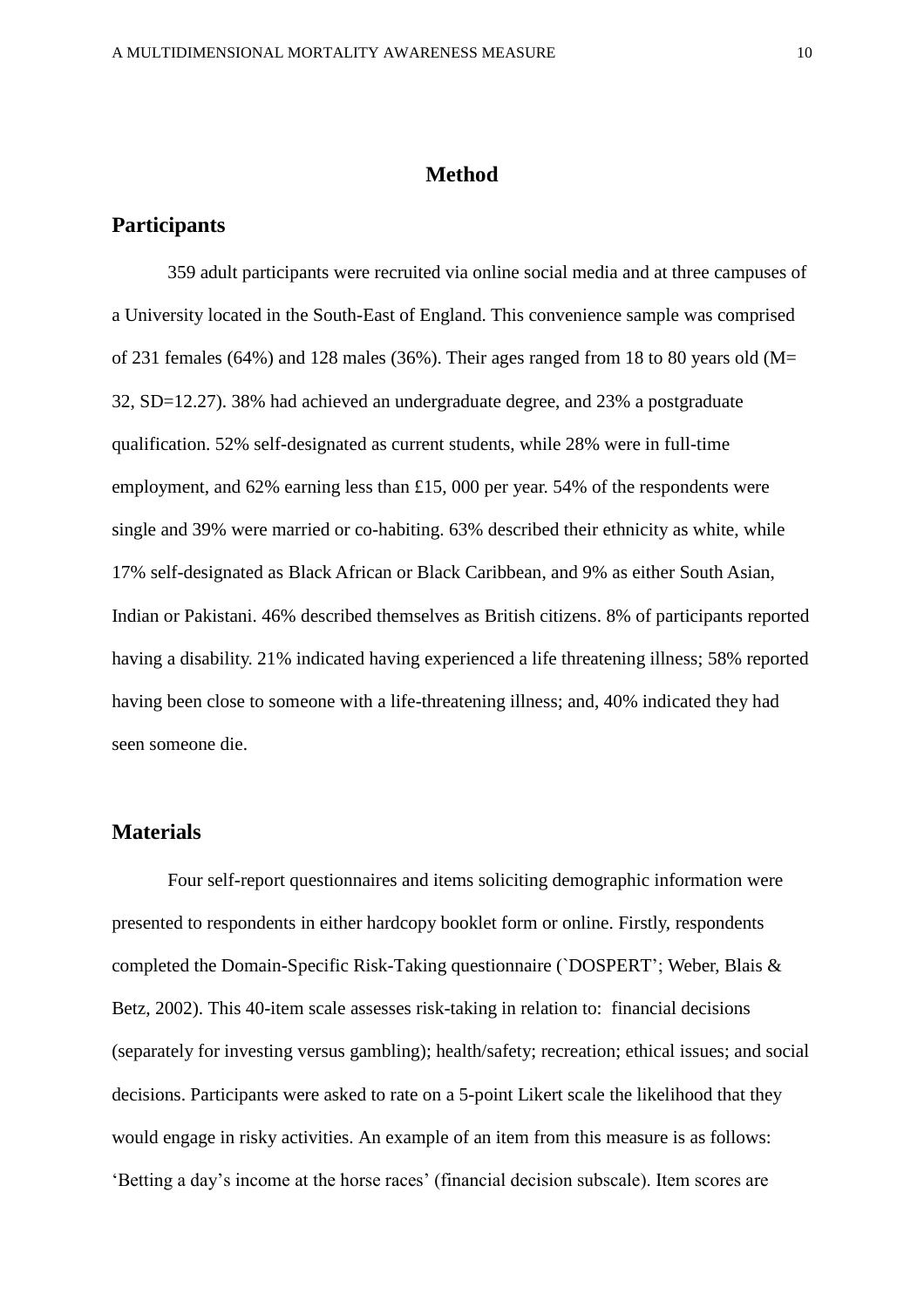summed for each 8-item subscale, with total scores ranging from 0 (low risk taking likelihood) to 40 (high risk taking likelihood). This measure has been shown by Weller and Tikir (2011) and Markiewicz and Weber (2013) to be valid and reliable.

Secondly, participants responded to 89 items in an author-generated questionnaire focusing on mortality awareness, the development of which is reported in the Results and referred to as the Multidimensional Mortality Awareness Measure (MMA-Measure). This pool of items consisted of eight conceptual subscales as follows:

 (1) 'Death Existential Anxiety' item content focused upon anxiety linked to the impossibility of escaping the end of one's life and a feeling of malaise. An exemplar item is: `I think of death as a negative thing.'

 (2) 'Death Defensiveness' item content focused upon avoidance of the awareness of death and the triggering of defensive behaviours that result in feeling death related anxiety. An exemplar item is: `When thoughts of death enter my mind, I think about something else straight away.'

 (3) 'Death Hopelessness/Passivity' item content focused upon the realisation of personal insignificance in the face of death awareness and the inability to be invulnerable to death. An exemplar item is: `Thinking about death makes me feel that everything is pointless.'

 (4) 'Death Creativity & Legacy' item content is about the need to create a legacy in order to live beyond death. An exemplar item is: 'I would like to be famous so that many people will remember me after my life has ended.'

 (5) 'Death Philanthropy' item content focused upon the need to give to others in order to attain a feeling of significance as an antidote to death anxiety. An exemplar item is: `When I give to others, I feel more alive.'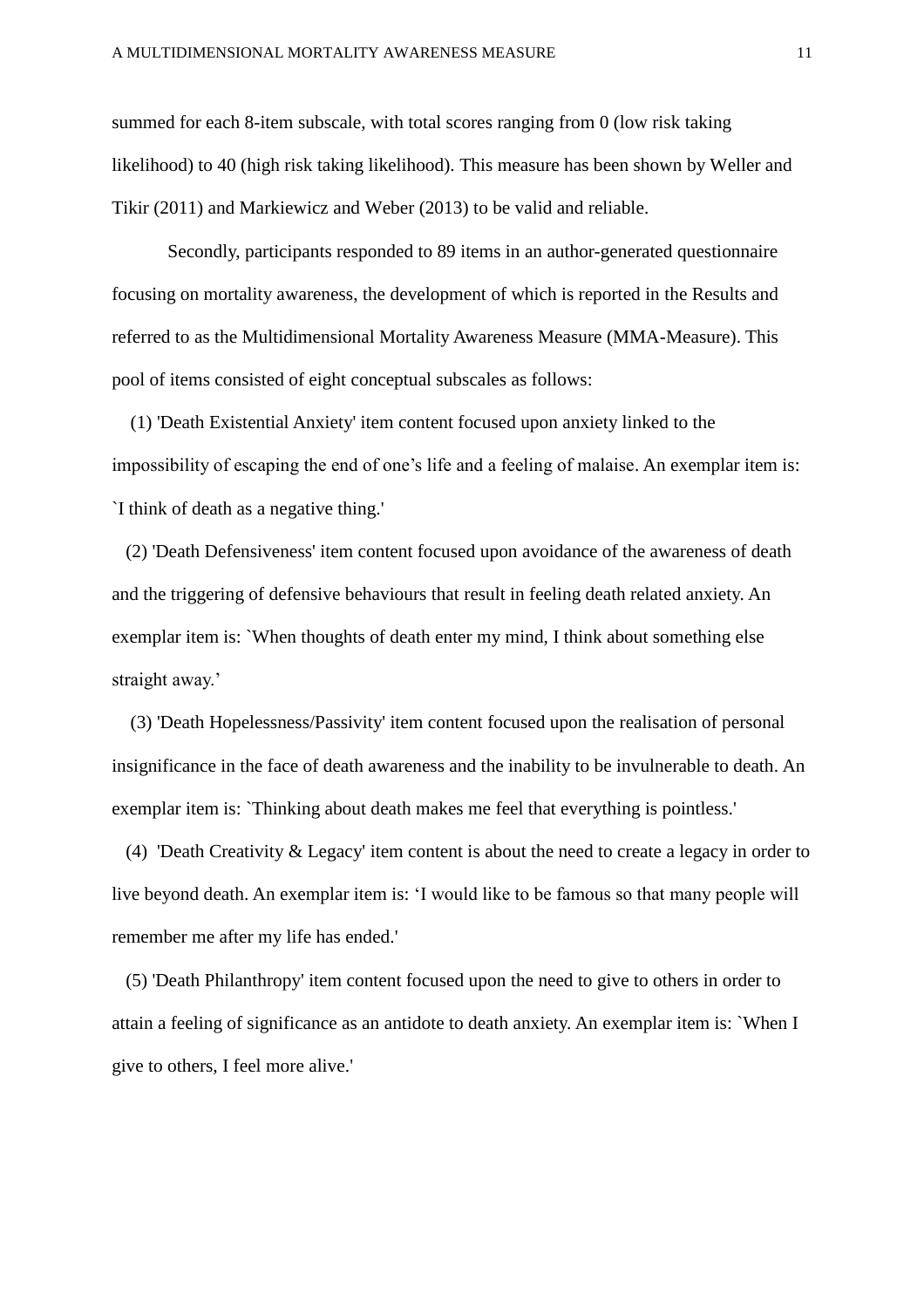(6) 'Death Acceptance' item content reflected the confrontation  $\&$  integration of the emotional as well as the physical reality of death, an example item being: `I would not be scared of planning my funeral in advance.'

 (7) 'Death Denial' item content reflected the refusal to acknowledge the idea of death and a possible feeling of immortality, an example item being: `I think of death as something that is far away & that will not happen to me.'

 (8) 'Death and Continuity' item content is about the notion that death can be ameliorated by the trans-generational transfer of biological genes and of memes in the form of family, memories, values and spirituality, an example item being: `I often think of ways by which I can extend the length of my life.'

Thereafter, participants answered seven author-generated items about their prior experience of death. This short Death Experience Questionnaire (DEQ) was added in order to solicit respondent's prior direct contact with witnessing someone dying, being close to death, or being terminally ill. An example from these items is: '*Have you ever been emotionally close to someone who has had a life threatening illness? (Yes/No)* and *'If 'Yes' to the previous question, how emotionally close were you to that person during their illness? (Not close at all 1, 2, 3, 4, 5, 6, 7 Extremely close)*.'

Next participants completed the Social Reactivity Scale (Author, 1987). This eighteenitem self-report questionnaire is comprised of two subscales, one measuring proactive rebelliousness, a sensation seeking and hedonistic form of oppositional behaviour, and reactive rebelliousness, a form which arises in response to an interpersonal disappointment or affront. Each subscale contains seven items, with four additionally included as fillers to counter the occurrence of socially desirable response sets. Items are scored on a 3-point Likert scale with  $0 =$  not rebellious,  $1 =$  not sure, and  $2 =$  rebellious. An example item from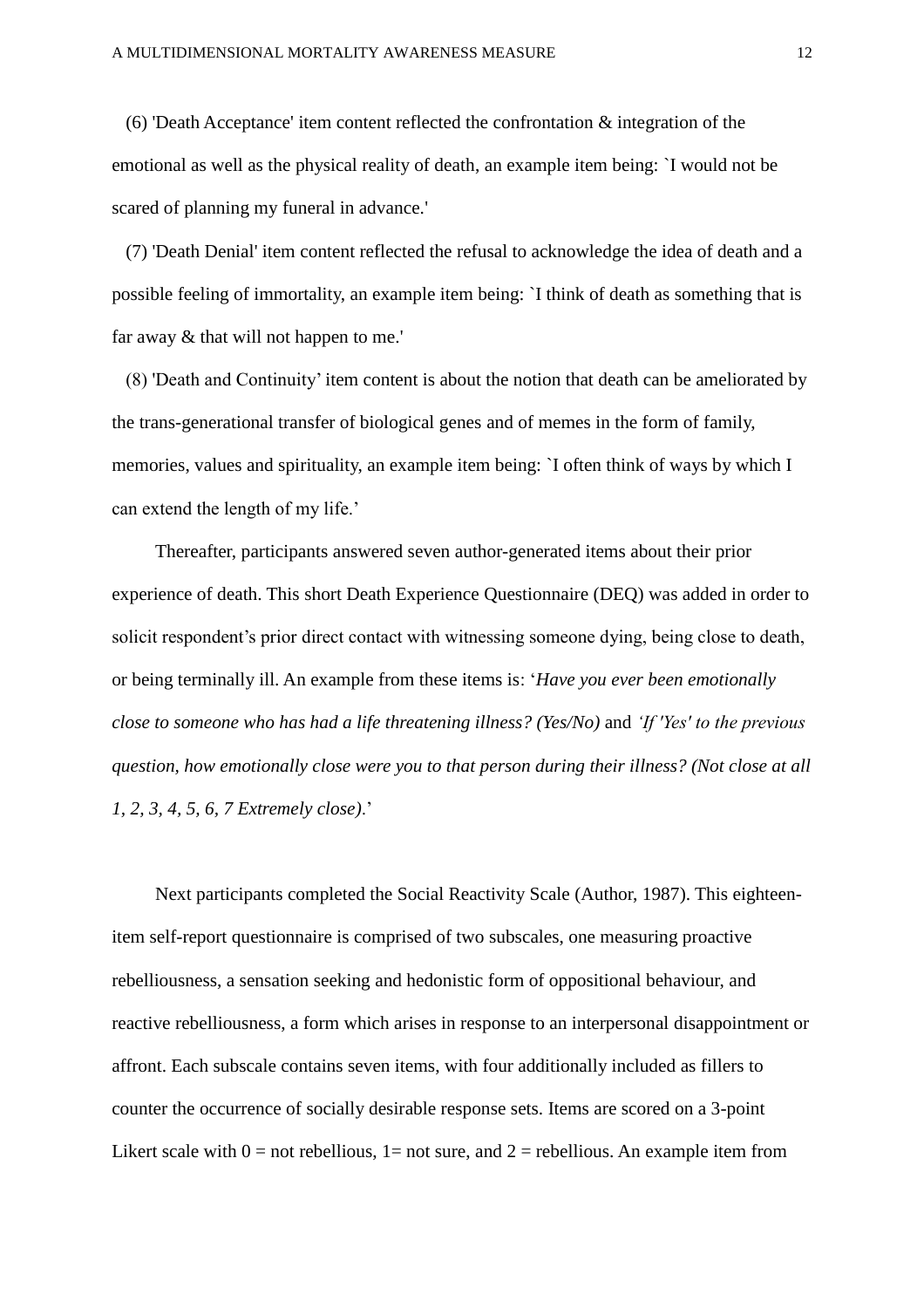the proactive rebelliousness subscale is: 'When you are told that you are breaking a rule (for example, 'No Smoking') is your first reaction: (0) stop breaking the rule any further; (2) go ahead and still break the rule; (1) not sure.' An example item from the reactive scale is: 'You have been treated badly by someone. Do you: (2) try to get back at the person; (0) hope that things will improve; (1) not sure.' Total scores on each subscale range from 0 to 14. The questionnaire has been shown to be valid and reliable in various studies (Klabbers et al, 2009; Author, 2013; Author, 2014).

Then, participants responded to the Health-Promotion Lifestyle Profile II (Walker, Sechrist & Pender, 1995) which is a 52-item measure composed of six subscales: (1) spiritual growth, (2) interpersonal relations, (3) nutrition, (4) physical activity, (5) health responsibility, and (6) stress management. Participants are asked to rate on a 4-point Likert scale (1=Never, 2=Sometimes, 3=Often, 4=Routinely) the frequency with which they engage in behaviours as specified. To illustrate, an example item from the health responsibility scale is: 'Report any unusual signs or symptoms to a physician or other health professional.' Adequate validity and reliability information has been reported by Tajik and colleagues (2010) in their health survey in the community research and by Callaghan (2005) in a study on healthy behaviours, self-efficacy, self-care, and basic conditioning factors in older adults. Lastly, participants responded to items soliciting demographic information (age, sex, highest level of educational attainment, occupation, partnership status, ethnicity, income, disability, and nationality).

## **Procedure**

Participants were recruited in a three month period during the summer of 2013 via either SurveyGizmo (N=256, 71%) or hardcopy questionnaire booklets (N=103; 29%) on the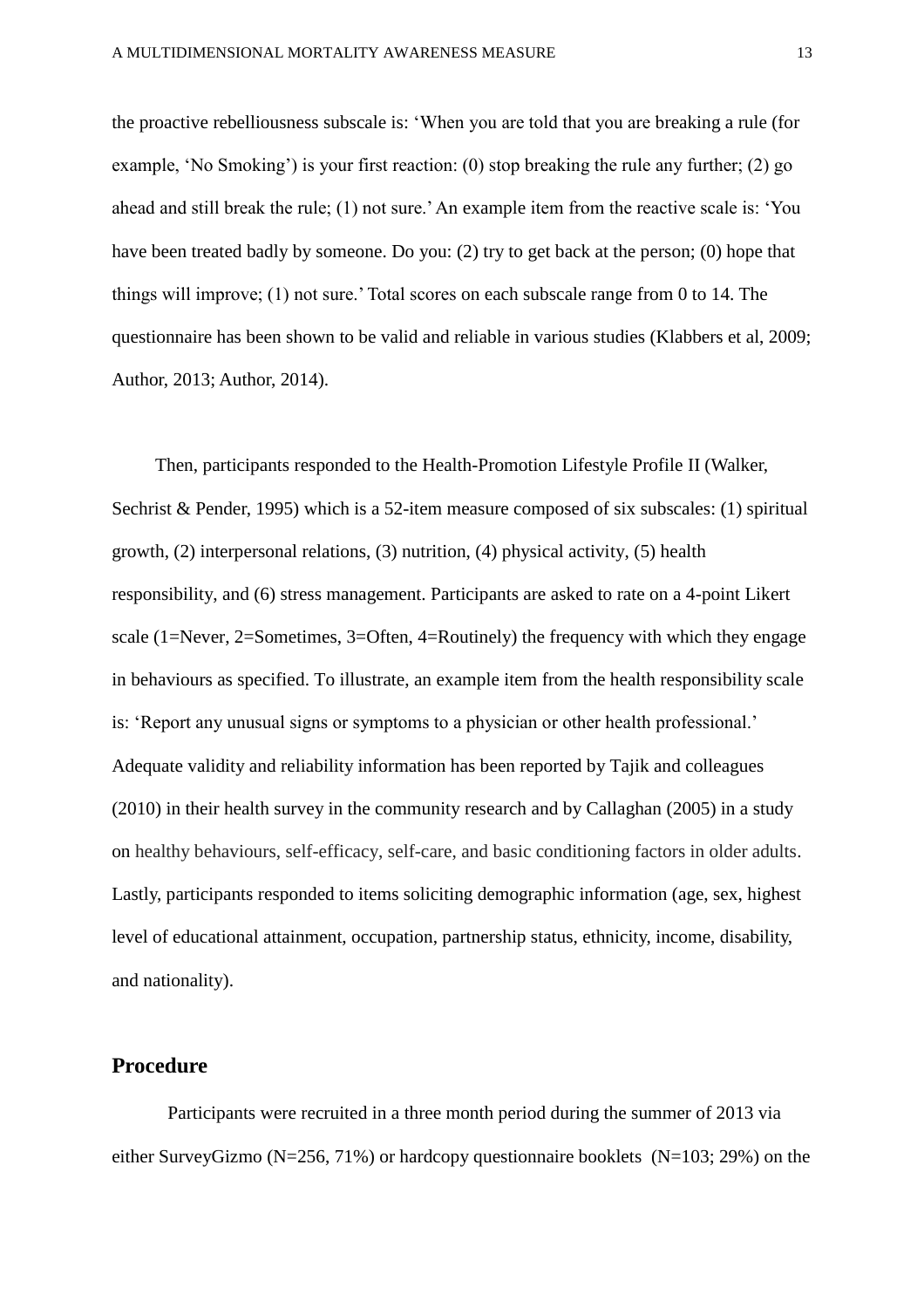three campuses of the University. Potential participants were presented with an information letter and consent form and told that the duration of the study would be approximately thirty minutes. The information letter indicated the purpose of the study and assured participants of confidentiality and anonymity. Participants were informed they could withdraw from the study at any point without consequence. The researcher's email address was provided for further enquiries. The protocol for the research project was approved by the University's School of Psychology Research Ethics Board. Hard copy completed consent forms and questionnaires were kept in separate folders in a secure location.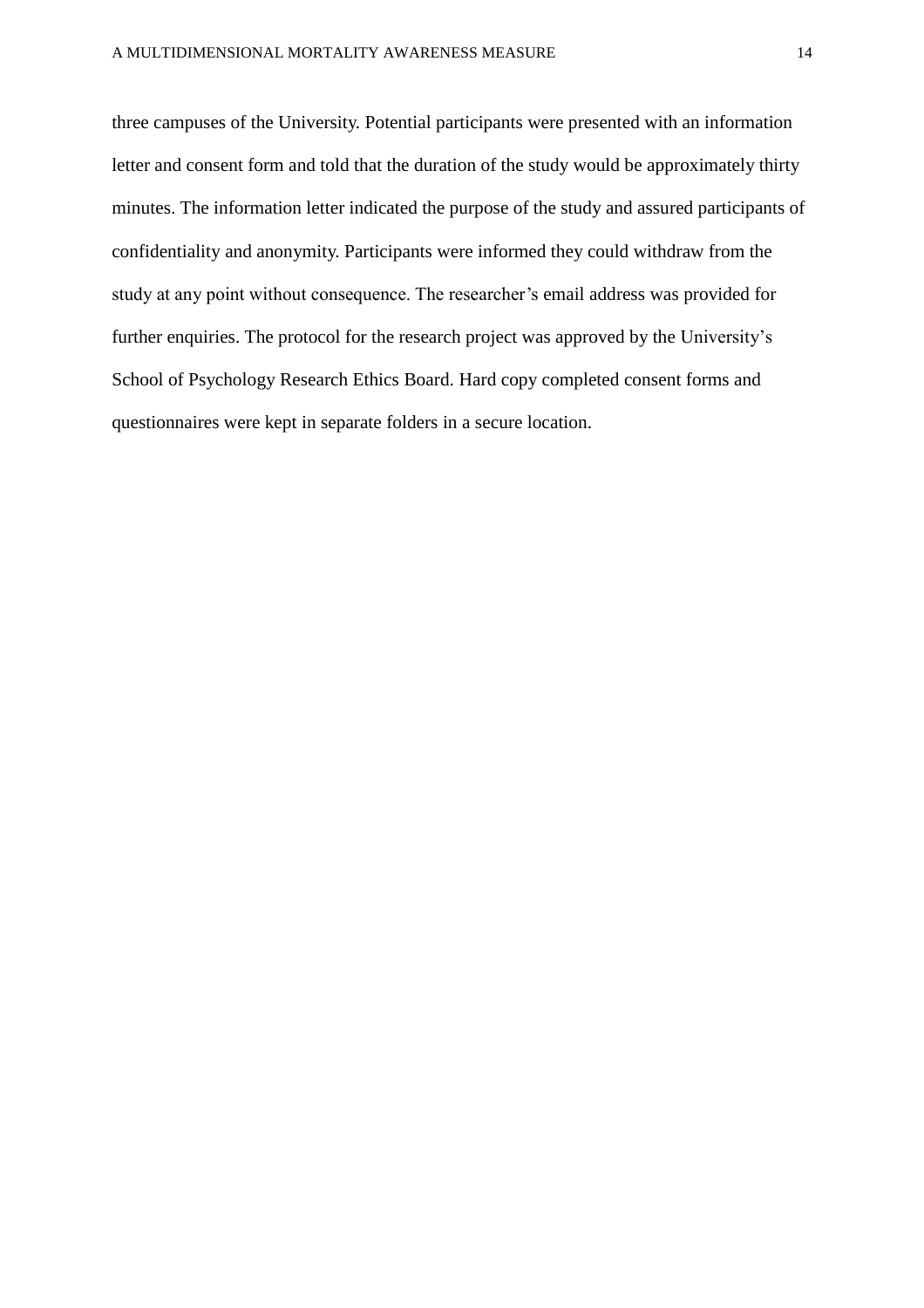## **Results**

Missing items scores in the raw data were replaced by median values for each variable. The percentage of missing values across variables ranged from .2 to .6 of one percent. Thereafter, analysis of MMA-Measure items was carried out, and further correlational analyses conducted to investigate reliability and construct validity.

#### *Mortality Awareness Item Analysis*

Initially, a scree analysis, as after Cattell (1966), was carried out to investigate the number of components underlying the 89 mortality awareness items in the item pool. Examination of the scree plot showed a maximum of seven `jumps' down to the beginning of the scree, indicating the existence of up to seven empirically derived dimensions within the correlation matrix. Subsequently, three Principal Component Analyses (PCA), using varimax rotation, were carried out, each specifying 5, 6 or 7 factors to be extracted. The five-factor solution was the most conceptually coherent and interpretable, with patterns of item loadings on factors six and seven in the other two PCAs being largely uninterpretable and conceptually non-discrete. Items loading > 0.4 exclusively on one factor were regarded as indicative of that component. Items that loaded >0.4 on two factors or more were disregarded. The results of the five-factor PCA accounted for 36% of the variance in the correlation matrix.

Coefficients of internal reliability were computed for each of the five empirically derived subscales, resulting in Alpha coefficients ranging from 0.59 to .87. By this process, a 36-item questionnaire measuring five-dimensions of mortality awareness was produced: the Multidimensional Mortality Awareness Measure (MMA-Measure). Table 1 shows the loadings of the 36 items on each of the five factors. These five components are labelled and described hereafter in accordance with the item content within each. For each empirically derived subscale, the item with the most substantive loading is given as an exemplar.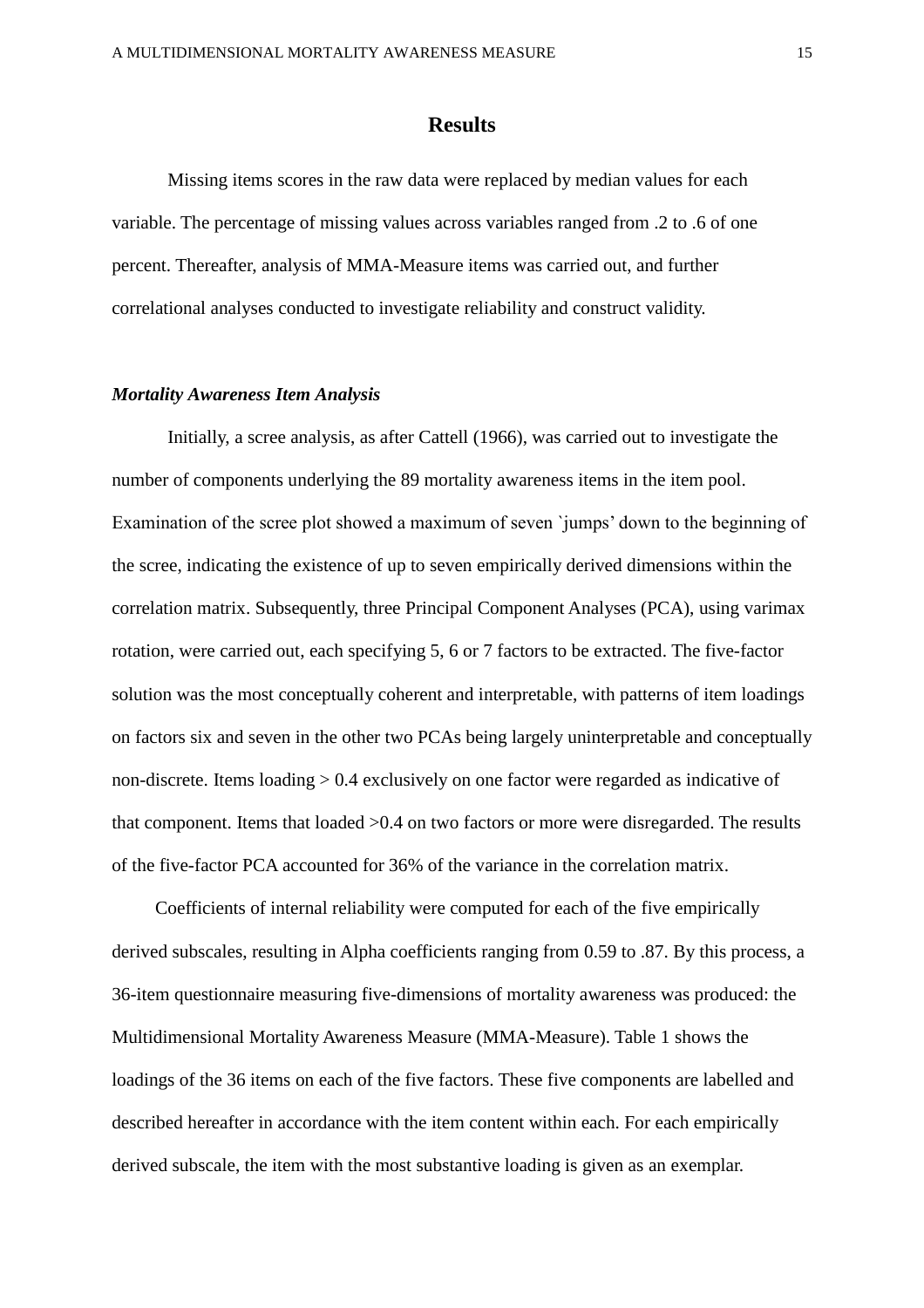- (1) Mortality Legacy (10 items from a pool of 31,  $\alpha$  = .87, explained variance 15%): content of items loading exclusively onto this factor relate to the need to create a legacy to live on beyond death, the lead item being *`I want to be remembered for doing great things for the world when I am no longer alive'.*
- *(2)* Mortality Fearfulness (10 items from a pool of 16,  $\alpha$  = .86, explained variance 9%): content of items loading exclusively onto this factor encompass the anxiety attached to the impossibility of escaping the end of one's life, the lead item being *'When I think about death I feel nervous'.*
- (3) Mortality Acceptance (5 items from a pool of 7,  $\alpha$  = .78, explained variance 5%): content of items in this component relate to the integration of the emotional and physical reality of death, the lead item being *`I am aware that death is part of life'.*
- (4) Mortality Disempowerment (6 items from a pool of 7,  $\alpha$  = .73, explained variance 4%): the content of items in this component represent the realisation of personal insignificance and of vulnerability in the face of death awareness, the lead item being *'Thinking about death makes me feel that everything is pointless.'*
- (5) Mortality Disengagement (5 items from a pool of 7,  $\alpha$  = .59, explained variance 4%): the content of items loading exclusively on this factor are about the refusal to acknowledge death and a feeling of immortality, the lead item being: *`I only think of the present moment and do not worry about my own death.'*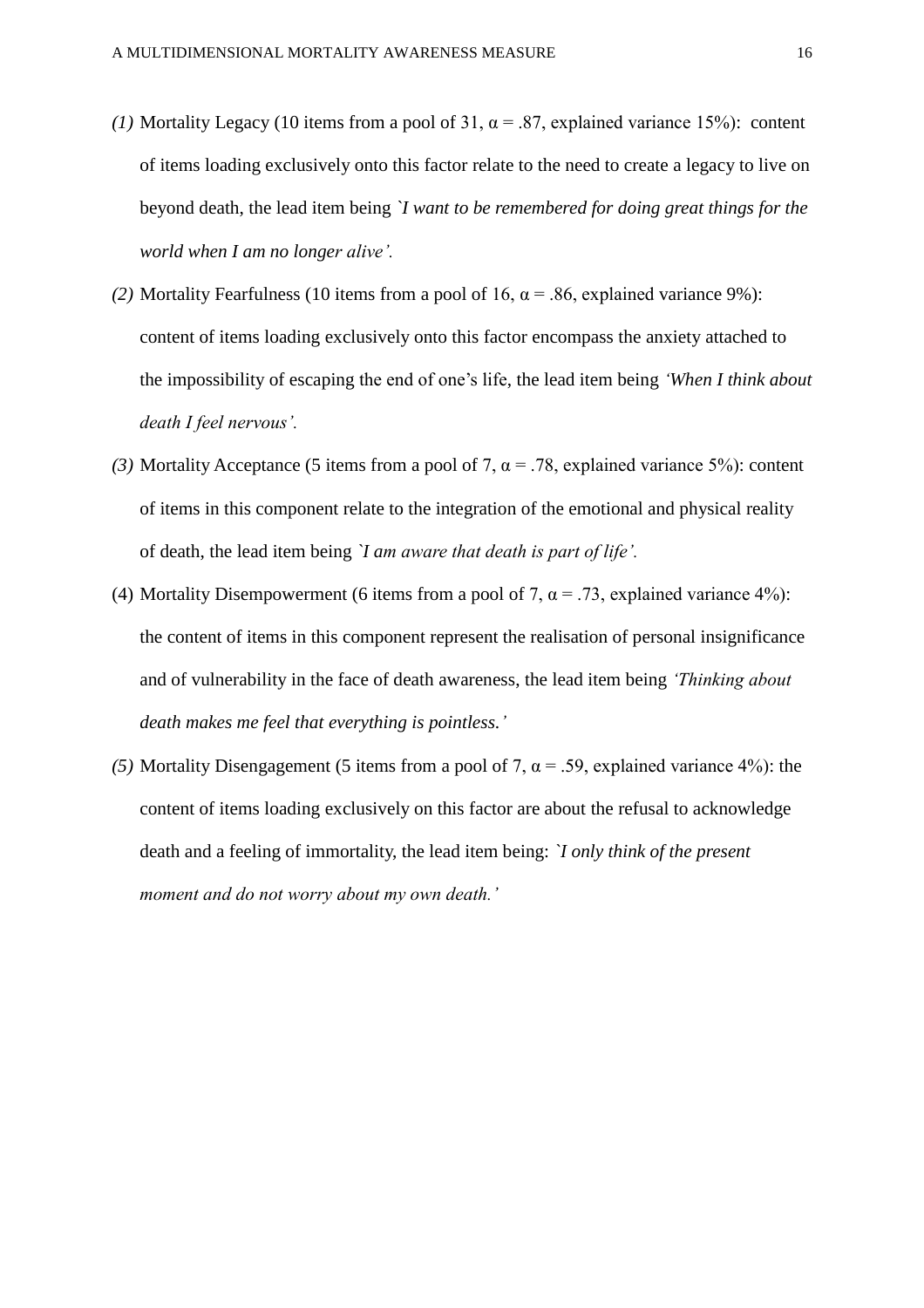*Table 1: The 36-items MMA-Measure with Item Loadings for N factors=5 model, varimax rotation*.

|                                                                           | 1       | 2        | 3        | $\overline{4}$ | 5        |
|---------------------------------------------------------------------------|---------|----------|----------|----------------|----------|
| <b>Mortality Legacy</b>                                                   |         |          |          |                |          |
| 5 I want to be remembered for doing great things for the world when       | 0.68    | 0.14     | 0.11     | $-0.04$        | $-0.02$  |
| I am no longer alive                                                      |         |          |          |                |          |
| 10 I would like to create something that will outlive me                  | 0.66    | 0.02     | 0.03     | $-0.09$        | $-0.10$  |
| 11 I want to do things in an original way so I am valued and feel         |         |          |          |                |          |
| further away from death                                                   | 0.65    | 0.22     | $-0.004$ | 0.07           | 0.13     |
| 16 When I think about the fact that we are only on earth for a short      |         |          |          |                |          |
| period of time, I feel that I want to create something to leave behind    | 0.64    | 0.08     | 0.04     | $-0.12$        | $-0.15$  |
| 21 I want to be remembered after my death for my charity work             | 0.63    | 0.06     | $-0.08$  | 0.16           | 0.03     |
| 23 I would like to name a charity after my name so it lives on after      | 0.62    |          |          |                |          |
| my death                                                                  |         | 0.06     | $-0.20$  | 0.07           | 0.02     |
| 30 By giving time and energy to others unselfishly, I feel stronger       | 0.62    | $-0.04$  | 0.11     | 0.10           | $-0.008$ |
| than the forces that will end my days                                     |         |          |          |                |          |
| 6 My values are very important to me because this is all that will be     | 0.60    | 0.16     | 0.03     | 0.1            | 0.05     |
| remembered from me when I will be dead                                    |         |          |          |                |          |
| 32 A record of my life (photo film, diaries) after I am no more is        | 0.59    | 0.28     | 0.02     | 0.1            | 0.09     |
| important for me so that I am remembered                                  |         |          |          |                |          |
| 12 Leaving behind my thoughts and beliefs in writing to others is a       | 0.58    | 0.09     | $-0.07$  | 0.21           | 0.20     |
| good way of beating death                                                 |         |          |          |                |          |
| <b>Mortality Fearfulness</b>                                              | 0.15    | 0.69     | $-0.21$  | $-0.03$        | $-0.10$  |
| 29 When I think about death I feel nervous                                |         |          |          |                |          |
| 14 I am scared of dying before I am old                                   | 0.12    | 0.64     | $-0.16$  | $-0.16$        | 0.01     |
| 24 I think of death as a negative thing                                   | $-0.01$ | 0.63     | $-0.15$  | 0.02           | 0.18     |
| 27 Thinking about death paralyses me                                      | 0.11    | 0.60     | $-0.37$  | 0.25           | 0.003    |
| 2 I have seen someone that almost died and it made me realise that I      | 0.24    | 0.59     | $-0.23$  | 0.15           | $-0.02$  |
| am very scared of dying                                                   |         |          |          |                |          |
| 31 I feel afraid when I think of the time flying rapidly by               | 0.23    | 0.58     | $-0.08$  | 0.13           | $-0.12$  |
| 22 The idea of death makes me feel powerless                              | 0.2     | 0.57     | $-0.06$  | 0.27           | 0.00     |
| 17 I fear the death of my close relatives                                 | 0.14    | 0.57     | 0.14     | 0.10           | $-0.01$  |
| 33 When thoughts of death enter my mind, I think about something          | 0.15    | 0.54     | $-0.19$  | $-0.06$        | 0.35     |
| else straight away                                                        |         |          |          |                |          |
| 1 It makes me angry when I think about my own death                       | 0.18    | 0.54     | $-0.39$  | 0.22           | $-0.005$ |
| <b>Mortality Acceptance</b>                                               | 0.07    | $-0.14$  | 0.68     | $-0.08$        | $-0.13$  |
| 3 I am aware that death is part of life                                   |         |          |          |                |          |
| 35 I accept that I cannot live forever                                    | $-0.04$ | $-0.01$  | 0.65     | $-0.01$        | $-0.06$  |
| 20 I do not let the fear of dying rule my life                            | 0.12    | $-0.21$  | 0.58     | $-0.15$        | 0.12     |
| 25 I accept that there is a cycle of life from birth to death             | 0.16    | $-0.06$  | 0.57     | $-0.16$        | 0.05     |
| 7 We will all die at some point                                           | 0.03    | $-0.004$ | 0.55     | $-0.05$        | $-0.08$  |
| <b>Mortality Disempowerment</b>                                           | 0.07    | 0.23     | $-0.22$  | 0.59           | $-0.05$  |
| 33 Thinking about death makes me feel that everything is pointless        |         |          |          |                |          |
| 9 If I had an untreatable illness I would not fight it as we are helpless | $-0.03$ | $-0.07$  | 0.02     | 0.58           | 0.05     |
| anyway                                                                    |         |          |          |                |          |
| 13 Nothing matters to me because we all die in the end                    | 0.06    | 0.01     | $-0.21$  | 0.57           | $0.02\,$ |
| 15 Life is futile                                                         | 0.06    | 0.22     | $-0.19$  | 0.47           | 0.04     |
| 19 Death makes me feel hopeless                                           | 0.06    | 0.39     | $-0.24$  | 0.46           | $-0.06$  |
| 27 When I think about death, it makes me feel that human race is          | 0.15    | 0.27     | $-0.03$  | 0.46           | $-0.02$  |
| insignificant                                                             |         |          |          |                |          |
| <b>Mortality Disengagement</b>                                            |         |          |          |                |          |
| 8 I only think of the present moment and do not worry about my own        | 0.1     | $-0.20$  | 0.11     | $-0.07$        | 0.63     |
| death                                                                     |         |          |          |                |          |
| 36 Death thoughts are an unnecessary waste of energy                      | $-0.07$ | 0.22     | 0.04     | 0.00           | 0.57     |
| 26 I never think about what might happen after death                      | $-0.17$ | 0.1      | $-0.03$  | 0.16           | 0.50     |
| 18 I sometimes forget that I will die                                     | 0.08    | 0.09     | 0.04     | $-0.06$        | 0.50     |
| 4 I think of death as something that is far away and that will not        | 0.02    | 0.19     | $-0.16$  | 0.11           | 0.41     |
| happen to me                                                              |         |          |          |                |          |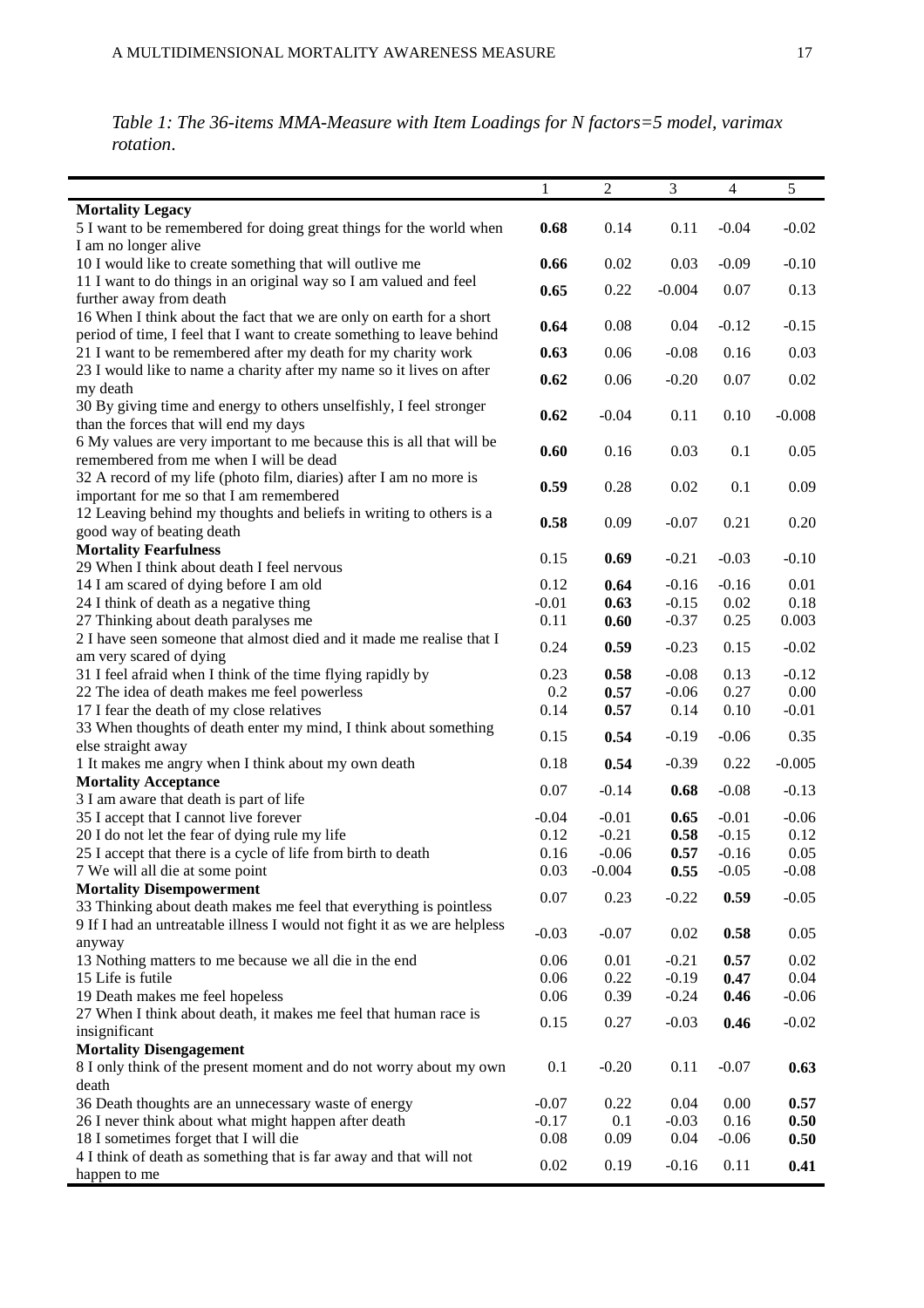#### *Descriptive Statistics*

For the MMA-Measure, mean scores on the five subscales ranged from 2.61(SD=1.14) on M-Disempowerment, 3.64 (SD=1.09) on M-Fearfulness, 3.67 (SD=1.15) on M-Disengagement, 4.08 (SD=1.22) on M-Legacy, to 6.16 (SD=0.94) on M-Acceptance. On the six risk-taking subscales of the DOSPERT, mean scores varied from 1.86 (Gambling) to 2.86 (Recreational), with standard deviations ranging from 0.53 to 0.66. On SRS, means were 4.34 (SD=3.27) for proactive rebelliousness, and 3.79 (SD=2.95) for reactive rebelliousness. For the health attitude subscales scales (HPLP-II), mean scores ranged from 2.15 (s.d= 0.55) for health responsibility to 2.89 (SD=0.48) for healthy stress management.

## *The Demographics of MA*

No significant differences between male and female respondents were found on the five MMA-Measure subscale scores using independent t-tests. However, respondents who selfdesignated as having a disability (M=6.63, s.d=0.59, N=28) reported greater M-Acceptance than those who had not (M=6.12, SD=0.96, N=331) [t(40)=-4.24, p=0.001 (with 95% CI -.77 to  $-.27$ ) and d=0.64].

MMA-Measure subscale scores did not differ on ANOVA tests for partner status or for occupational status. However, despite low cell sizes, some differences on subscales by ethnicity were observed: on M-Legacy [F(8,350)=2.96, p=0.003], M- Fearfulness  $[F(8,350)=2.75, p=0.006]$ , M-Disempowerment  $[F(8,350)=3.63, p=0.001]$  and M-Disengagement [F(8, 350)2.87, p=0.004], with notably those self-designating as Black African scoring the lowest on M-Acceptance and the highest on M-Fearfulness.

As for relationships of age and highest level of educational attainment with scores on MMA-Measure subscales, two findings are notable statistically: Increasing M-Acceptance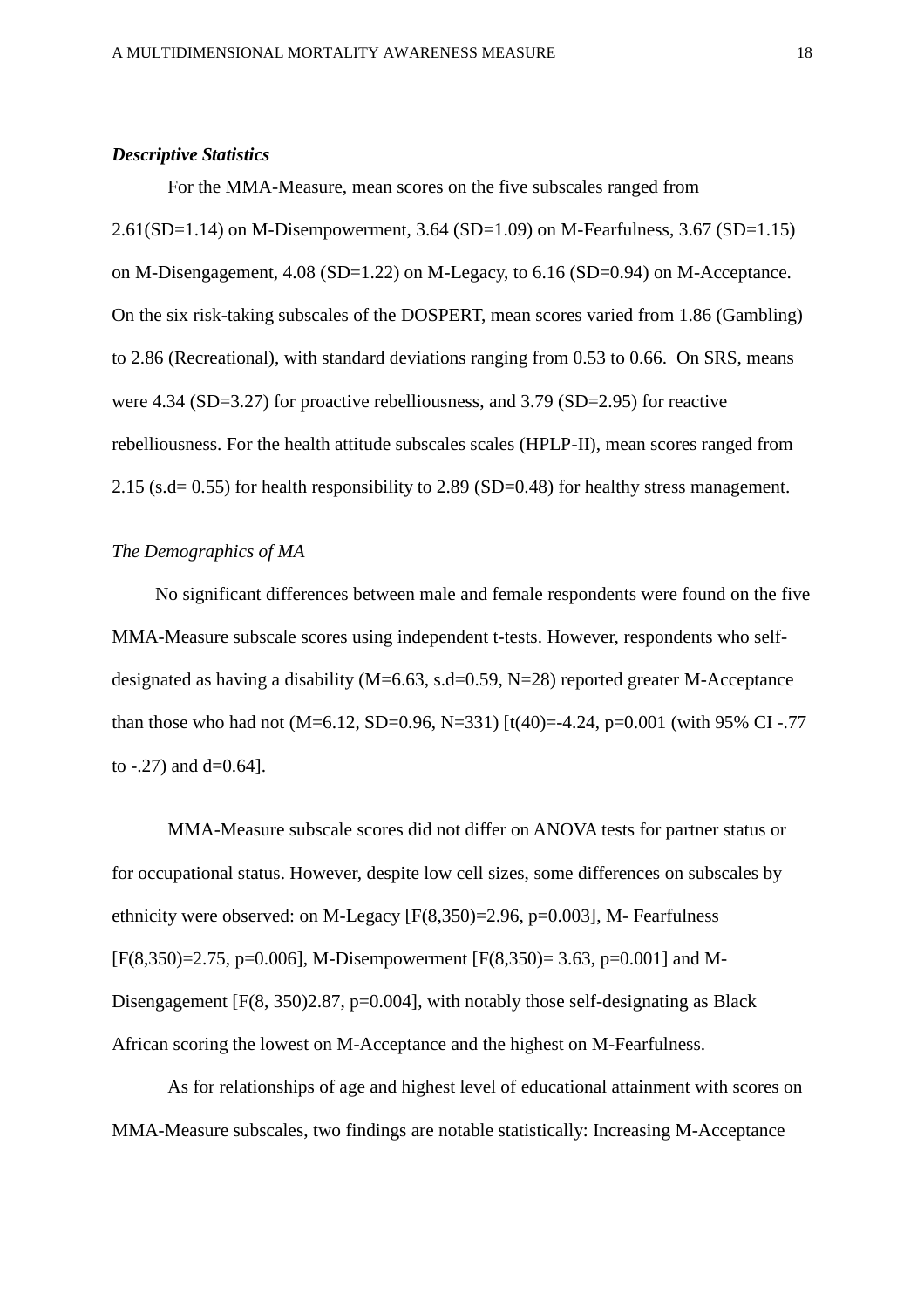with age  $[r(357)=15, p=0.003]$ ; and, decreasing M-Fearfulness with higher level of education  $[r(357)=14, p=0.008]$  and increasing age  $[r(357)=15, p=0.004]$ .

Comparing people who reported having had a life threatening illness and those who had not, significant differences were observed on three of the MMA-Measure subscales: M-Fearfulness and M- Disempowerment scores were less for individuals who had experienced threatening illnesses ( $M=3.32$ ,  $SD=1.07$  and  $M=2.35$ ,  $SD=1.11$ ) than for those who had not (M=3.72, SD=1.08 and M=2.68, SD=1.13) [t(357)=2.88, p=0.004, 95% CI 0.13 to 0.67 and d=0.89; and t(357)=2.26, p=0.025, 95%CI 0.04 to 0.62, and d=0.94].

Opposite effects were found for M-Acceptance, with the group that experienced a threatening illness (M=6.38, SD=0.89) scoring more than the ones who had not  $[(M=6.10,$ SD=0.95); t(357)=-2.34, p=0.02, 95%CI -0.52 to -0.05, d=0.30]; and the group who had been close to someone having a life threatening illness (M=6.25, SD=0.87) scoring higher than the one who had not (M=6.03, SD=1.02), [t(357)= -2.13, p=0.034, 95%CI -0.33 to 0.13, d=0.23]. However, having seen someone die was not found to be related to MMA-Measure subscales scores.

It also emerged that the closer one was (on a scale from 1 to 7) to someone who had a threatening illness was associated high fearfulness scores  $(r(138)=0.24, p=0.002)$ . From people that had been close to dying  $(N=75)$ , the closer to death they reported to have come, the less fearful (r(73)=.-28, p=0.008) and the less disengaged (r(73)=0.26, p=0.01) but also the more acceptant of mortality they were  $(r(73)=0.26, p=0.01)$ .

### *MMA-Measure construct validity & predictive utility*

## *Bivariate correlational analyses.*

For M-Legacy, higher scores were associated with increasing proactive rebelliousness  $[r(357)=0.09, p=0.046]$ , ethical risk taking  $[r(357)=0.12, p=0.01]$ , a propensity to engage in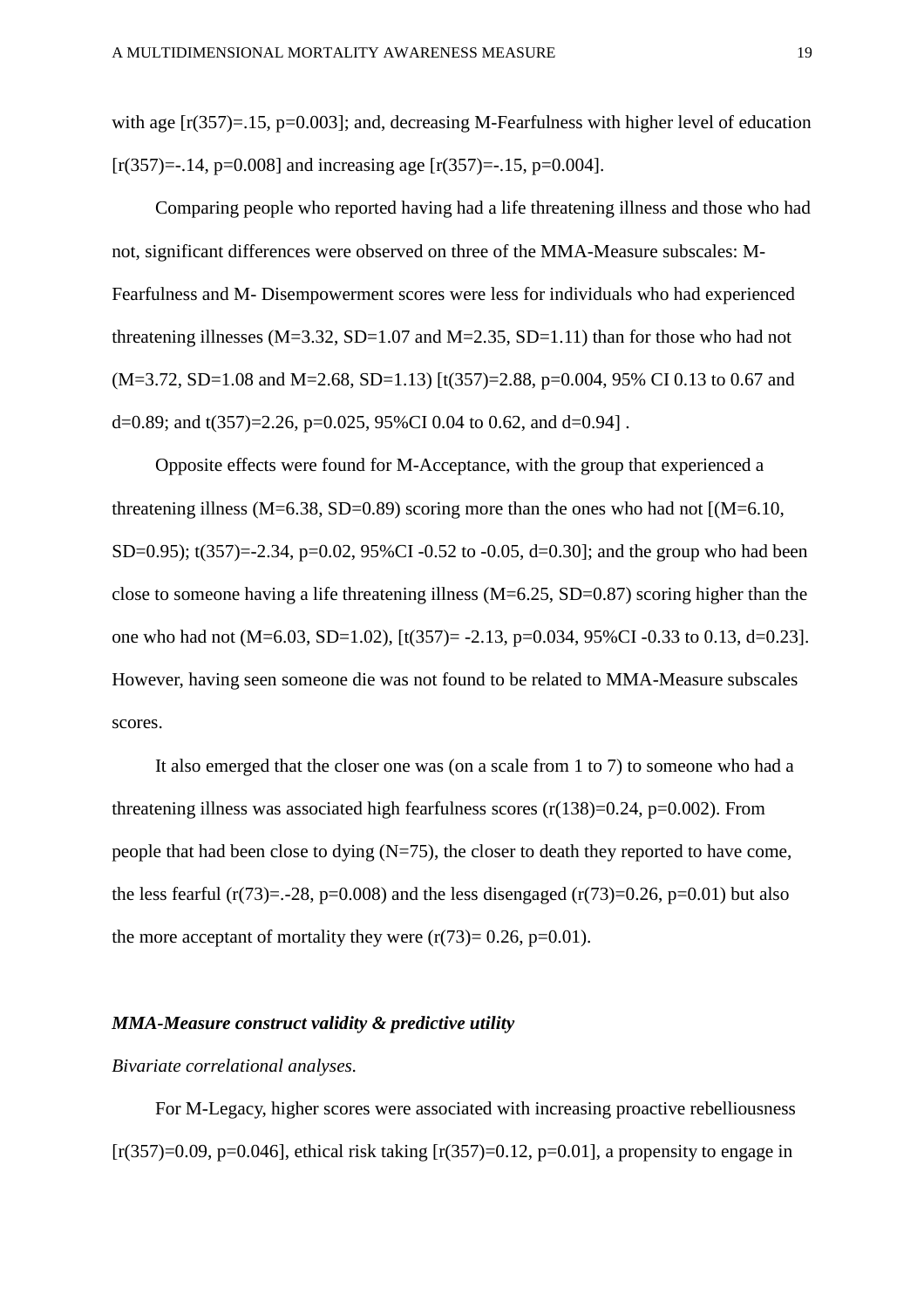gambling and financial investment related risks  $[r(357)=0.10, p=0.03; r(357)=0.15, p=0.002]$ , recreational risk taking  $[r(357)=0.11, p=0.02]$ , greater health responsibility  $[r(357)=0.27,$  $p=0.001$ , physical activity  $[r(357)=0.13, p=0.007]$ , greater concern for better nutrition  $[r(357)=0.16, p=0.002]$ , healthy spiritual growth  $[r(357)=0.25, p=0.001]$ , and healthy stress management [r(357)=0.22, p=0.001].

For M-Fearfulness, higher scores were associated with less reactive rebelliousness  $[r(357)=0.09, p.0.46]$ , with higher proactive rebelliousness  $[r(357)=0.09, p=0.04]$ , and greater health responsibility  $[r(357)=0.13, p=0.008$ .

For M-Acceptance, scores on this subscale were negatively correlated with proactive rebelliousness  $[r(357)=0.09, p=0.04]$  and with financial gambling  $[r(357)=0.10, p=0.03]$ , but positively associated with healthy spiritual growth  $[r(357)=0.19, p=0.001]$ , likeliness to engage in healthy relationships  $[r(357)=0.24, p=0.001]$ , and healthy stress management  $[r(357)=0.12, p=0.02]$ .

For M-Disempowerment, scores were positively correlated with proactive rebelliousness  $[r(357)=0.21, p=0.001]$ , reactive rebelliousness  $[r(357)=0.2, p=0.001]$ , ethical risk taking  $[r(357)=0.1, p=0.032]$ , financial gambling  $[r(357)=0.1, p=0.03]$  and health responsibility  $[r(357)=12, p=0.013]$  but negatively associated with healthy spiritual growth  $[r(357)=0.269, p=0.001]$ .

Finally, for M-Disengagement, scores were positively correlated with proactive rebelliousness  $[r(357)=0.12, p=0.01]$ , financial gambling  $[r(357)=0.12, p=0.009]$  and investment risk taking  $[r(357)=0.09, p=0.05]$ , recreational risk taking  $[r(357)=0.16, p=0.001]$ and health and safety risk taking  $[r(357)=0.14, p=0.005]$ .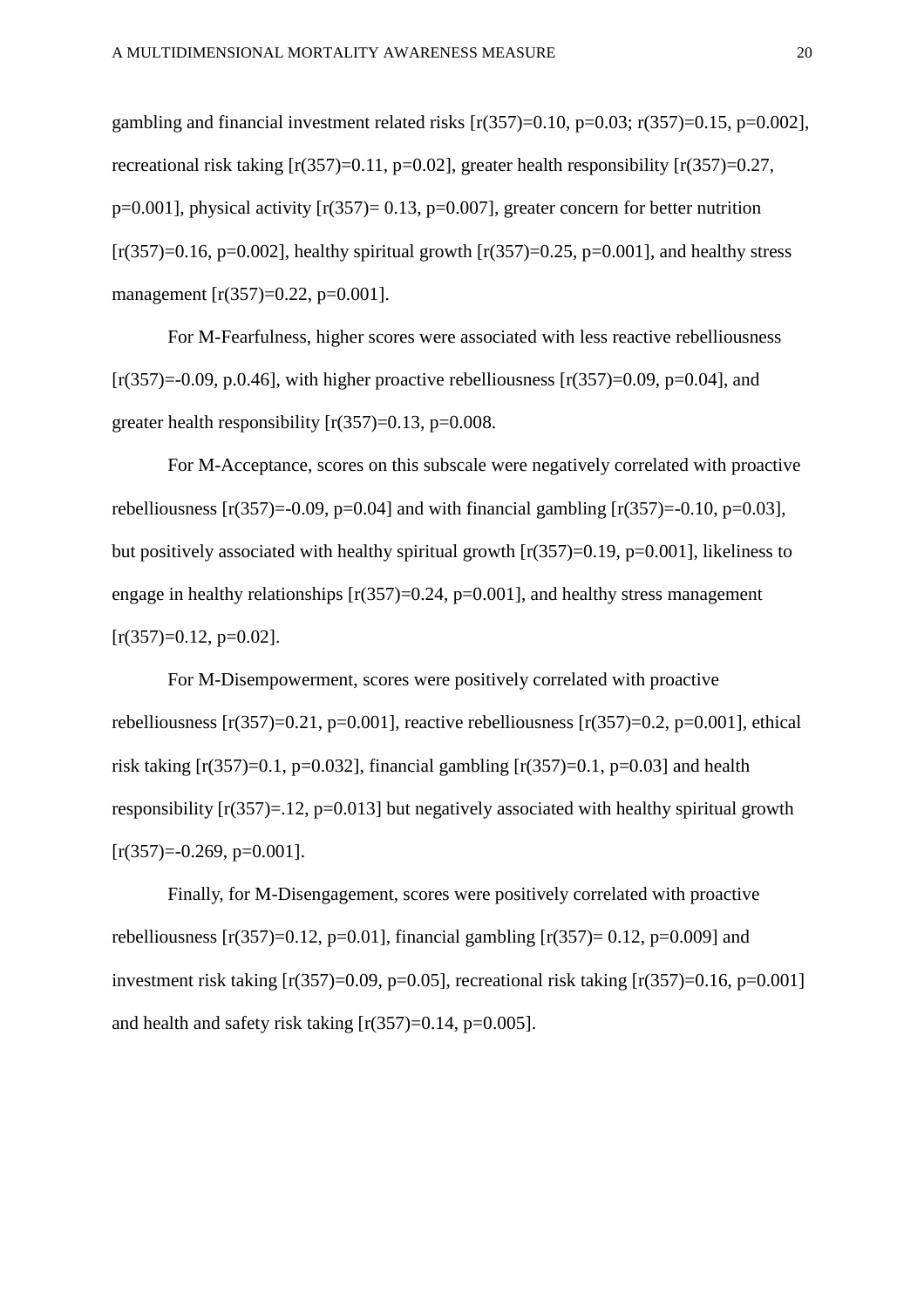#### *Multivariate correlational analyses.*

After an analysis for multicollinearity, multiple regressions were computed for each of the subscales. Independent variables that had been significantly correlated with each subscale in the bivariate analysis were incorporated as predictors. Death experience questions, disability status and ethnicity were not incorporated, however, because of low cell sizes.

For M-Legacy, of the eleven criterion predictors included in the regression (none of which were demographic variables), two were statistically significant, explaining 10.9% of the variance  $(R^2=0.109, F(11,347)=5, p=0.001)$ : specifically, scores on Health Responsibility and Health Spiritual Growth significantly predicted M-Legacy (β = 0.197, p=0.004; β = 0.138,  $p=0.038$ ).

M-Fearfulness was tested in a two-step manner so that effects of the demographic variables could be differentiated from of those the psychological variables. In the first step, one demographic variable, age, was found to be inversely predictive of M-Fearfulness, with an explained variance of 2.7% (R<sup>2</sup>=0.027, F(2,356)=6.00, p=0.003; β =-0.119, p=0.03), older respondents reporting less mortality fearfulness. In step 2, two predictors, education and health responsibility, jointly explained 4.4% of the variance  $(R<sup>2</sup>=0.044, F(4,354)=5.09,$ p=0.001), with higher educational attainment predicting lower M-fearfulness ( $\beta$  =-0.11, p=0.05) and higher health responsibility scores predicting greater M-Fearfulness ( $\beta$ =0.13,  $p=0.01$ ).

M-Acceptance was tested also in a two-step process. A small percentage of (2.1%) of the variance was explained in step  $1(R<sup>2</sup>=0.02, F(2,356)=8.71, p=0.003)$ , in which age acted as a predictor for high scores ( $\beta = 0.15$ , p=0.003). In the second step the psychological variables accounted for 7.5% of the variance  $(R^2=0.08, F(5,353)=6.79, p=0.001)$ , with increased age predicting higher scores (β = 0.16, p=0.003), as well as likelihood of engaging in healthy relationships ( $\beta$  =0.24, p=0.001).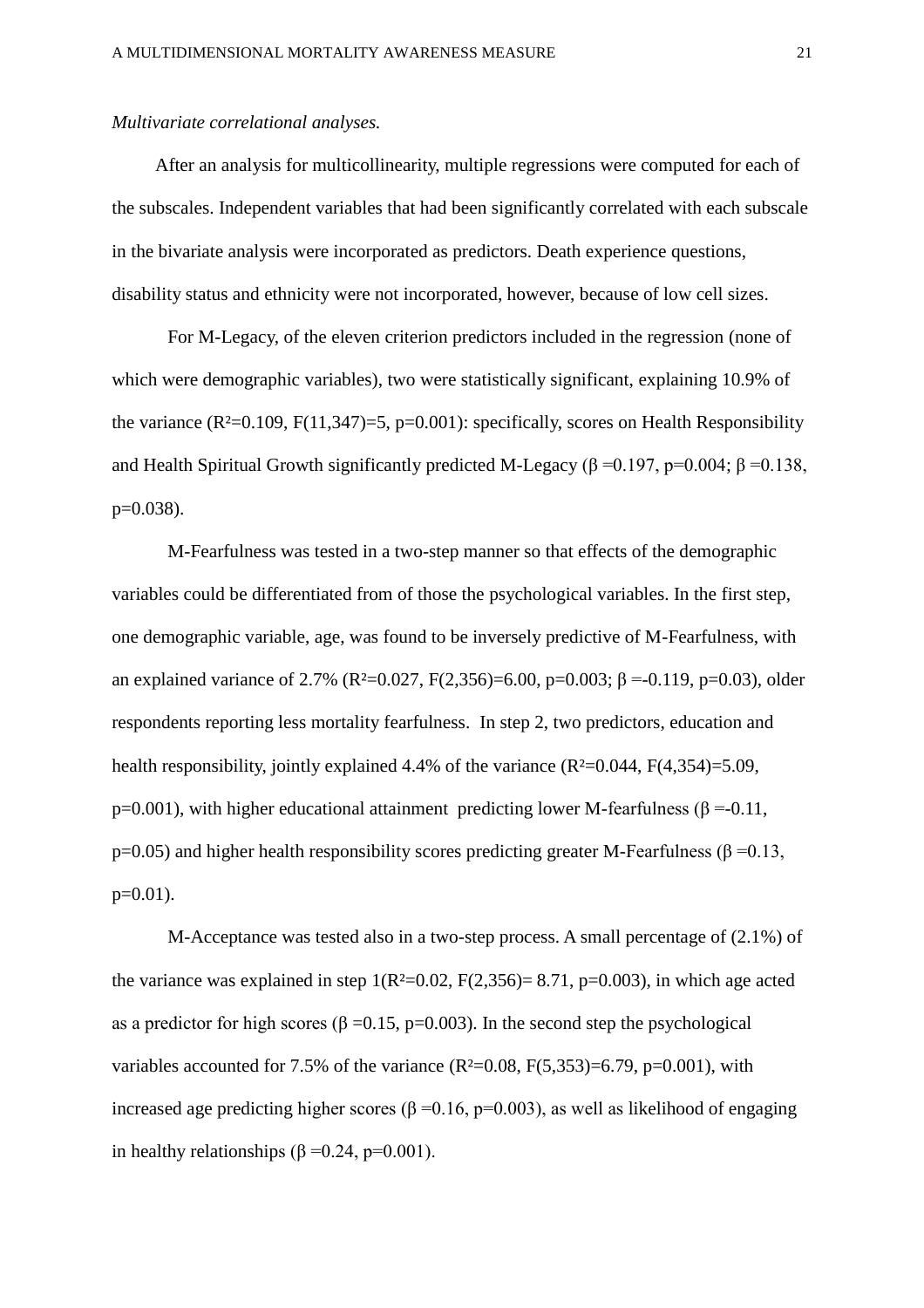For M-Disempowerment, three predictors accounted for 7.5% of the variance  $(R<sup>2</sup>=0.075, F(8.350)= 10.47, p=0.009)$ : two indicated positive associations, proactive rebelliousness (β = 0.15, p=0.005) and health responsibility (β = 0.28, p=0.001); and one indicated a negative predictive relationship, specifically spiritual growth ( $\beta = -0.46$ , p=0.001).

The prediction of M-Disengagement was tested in relation to proactive rebelliousness, financial (gambling and investment), recreational and health & safety risk-taking subscales. However none of these variables were observed to have independent predictive utility.

#### **Discussion**

In summary, the results of the present study indicate that the eight dimensions of a literature-led conceptual scheme of mortality awareness (MA) were not confirmable but rather that a five-component model with associated discrete questionnaire subscales was tenable, composed specifically of the following dimensions of MA: (1) Mortality Legacy, (2) Mortality Fearfulness, (3) Mortality Acceptance, (4) Mortality Disempowerment, and (5) Mortality Disengagement. Hereafter, the meaning of these five components will be specified, after which we will consider their reliability and relationships with other variables included in the study.

## *The subscales*

The five-factor solution accounts for 36% of the total variance in the originating item correlation matrix. With varimax rotation maximising unique variance accounted for by each factor and a sample size of N=359 producing a ratio of 4:1 respondents to items, thereby exceeding the 3:1 ratio for sample sizes above 250 as recommended by Cattell (1978), the five factor solution arguably is stable and replicable, notwithstanding that additional factors might be extractable in other samples.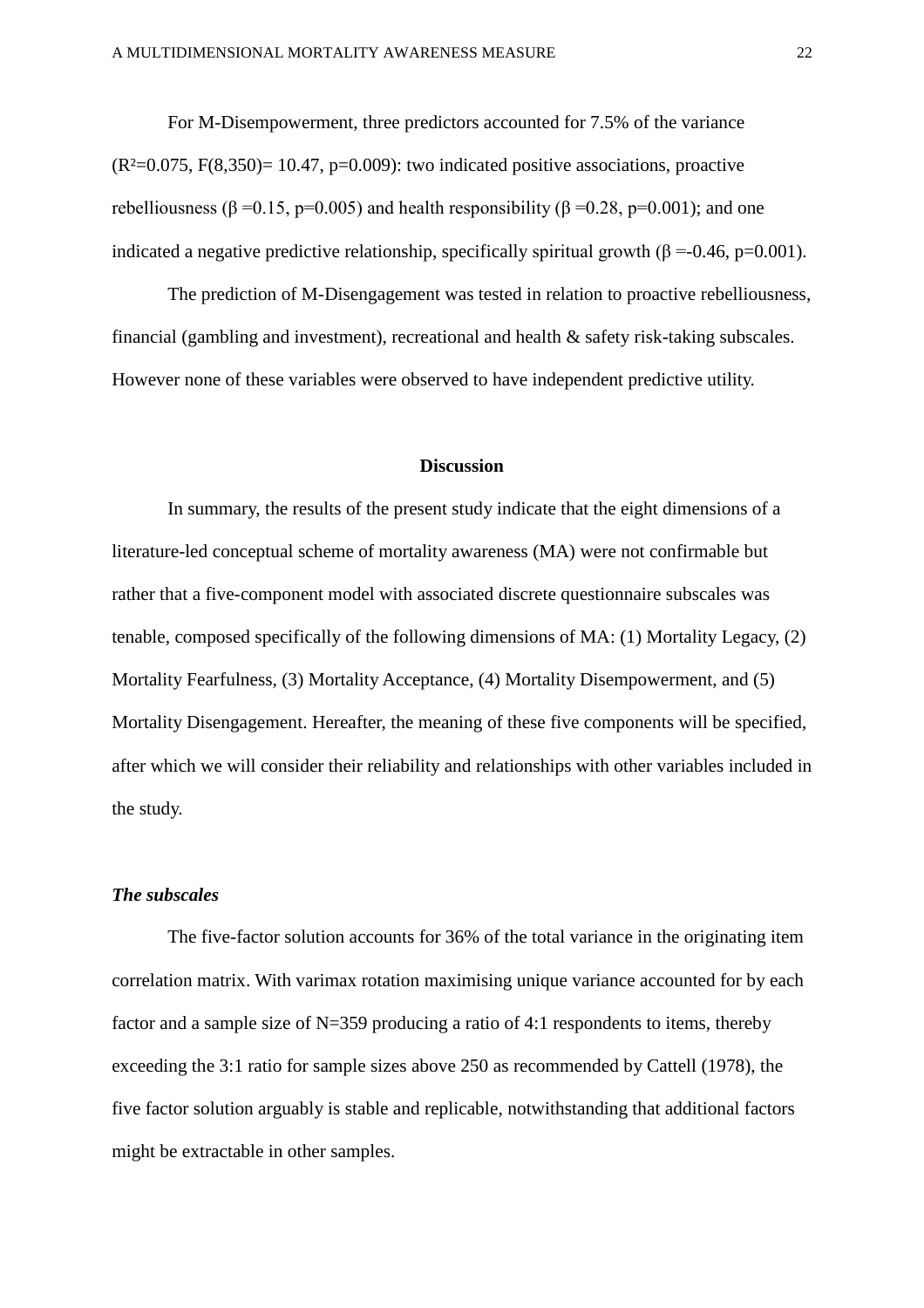Five out of the ten items composing the M-Legacy subscale were derived from the Death Creativity & Legacy conceptual subscale, with items from the Death Continuity and Death Philanthropy conceptual subscales also appearing. The item composition of the ML subscale, thereby, is in line with Erikson's claim (1959) that creativity and philanthropy result from a need for legacy. The M-Legacy subscale items then, are about what remains from individuals after death, including values, philanthropic activities, art, and social constructs, with legacy having been defined as '*something handed down by a predecessor*' (Thompson, 1995, p776).

The M-Fearfulness empirical subscale is comprised of ten items, seven of which were derived from the precursor Death Existential Anxiety conceptual subscale. The three remaining items came from the Death Hopelessness/Passivity and Death Denial subscales, as derived from the TMT framework. Thereby, M-Fearfulness as measured here is simply about the fear humans experience when facing or thinking about their own or other's death (Becker, 1973).

The M-Acceptance subscale is composed of five items, four items from the precursor Death Acceptance conceptual subscale and one from Death Continuity. The content of these items is about the ability to cope effectively with mortality through philosophical acceptance of it. This form of mortality awareness is a counterpoint to the fearfulness and anxiety that is central to the account offered by TMT and thereby extends the modelling and measurement of mortality awareness.

M-Disempowerment is entirely composed of items from the precursor Death Passivity/Hopelessness conceptual subscale and therefore has retained its initial definition as previously articulated here: '*the realisation of personal insignificance in the face of death awareness and the inability to be invulnerable to death*.' As after Becker (1973), it represents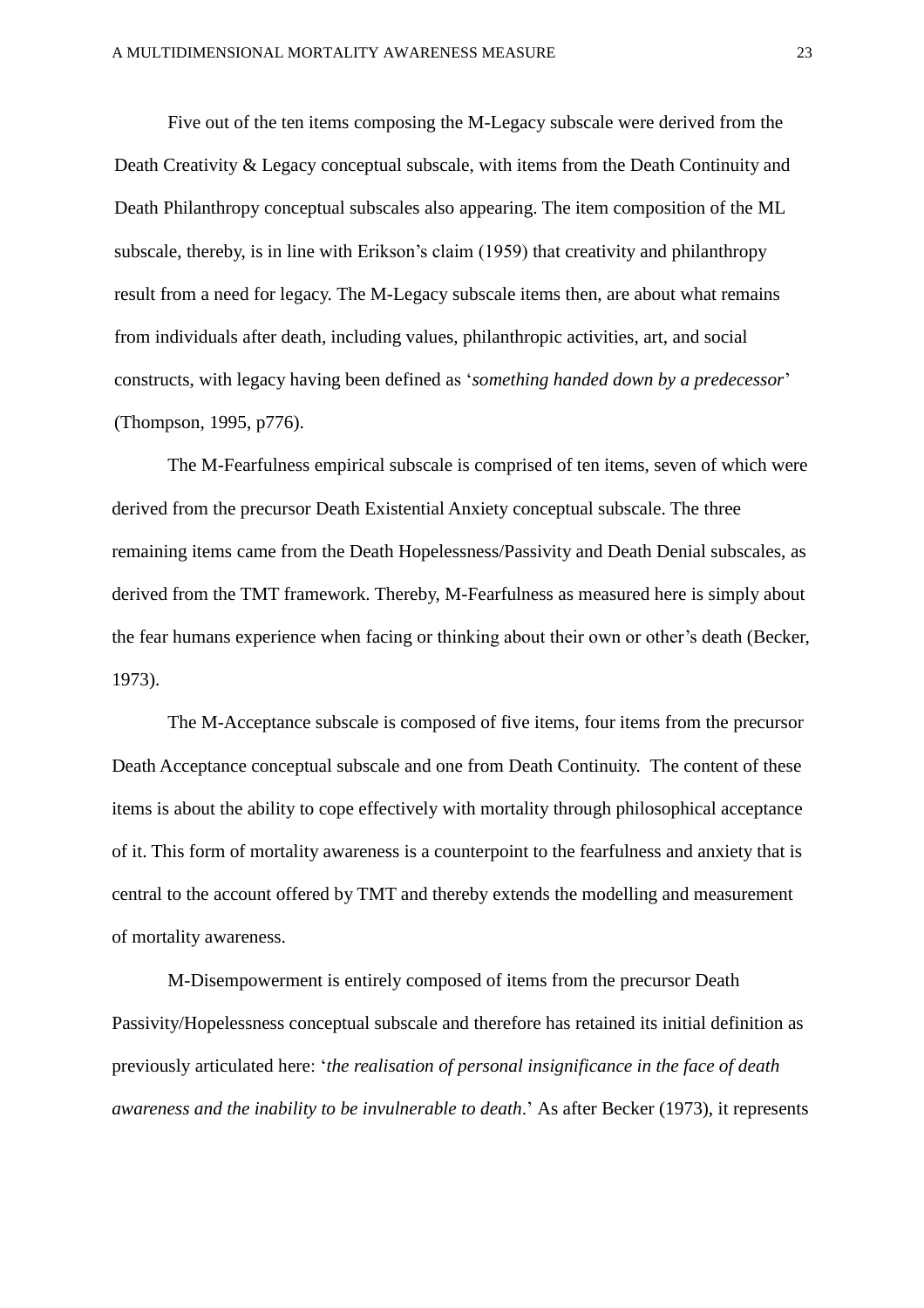the lost ability to buffer and reduce the existential impact of MA when one can no longer fulfil the necessary psychological needs for happiness and acceptance.

Finally, the last subscale, M-Disengagement is comprised of five items, all being derived from the precursor Death Denial conceptual subscale. High scores on this subscale indicate in respondents a detachment from death awareness, containing within that disconnectedness the notion that engagement with MA is unproductive and of death as a distal event not relevant to current activity.

#### *Validity & reliability*

The internal reliability of four of the five MMA-Measure subscales are designable as `good', according to criteria as after Cronbach (1951), with Alpha coefficients of internal consistency ranging from .73 to .87. Cronbach's Alpha for the M-Disengagement subscale at .59 lies just on the border of `acceptable' reliability. Thereby, the five groups of items in the MMA-Measure are internally consistent, demonstrating that the questions in each subscale are operationalising related aspects of the same construct.

The proposition that the five subscales assess the constructs which they purport to and so have good validity, is supported by the independent multivariate relationships with scores on the questionnaires assessing risk-taking, rebelliousness, and health attitudes and behaviours. M-Legacy, for example, was found to be independently predicted by health responsibility and by spiritual growth, suggesting that those who have an appreciation of handing down an aspect of their lives to succeeding generations as a way of overcoming death, also are more likely to take responsibility for their health and place value on their internal development over the lifespan. Such a relationship was also found for M-Fearfulness. Additionally, however, as might be expected, with higher education and increasing age, respondents reported less M-Fearfulness, and consistent with this finding for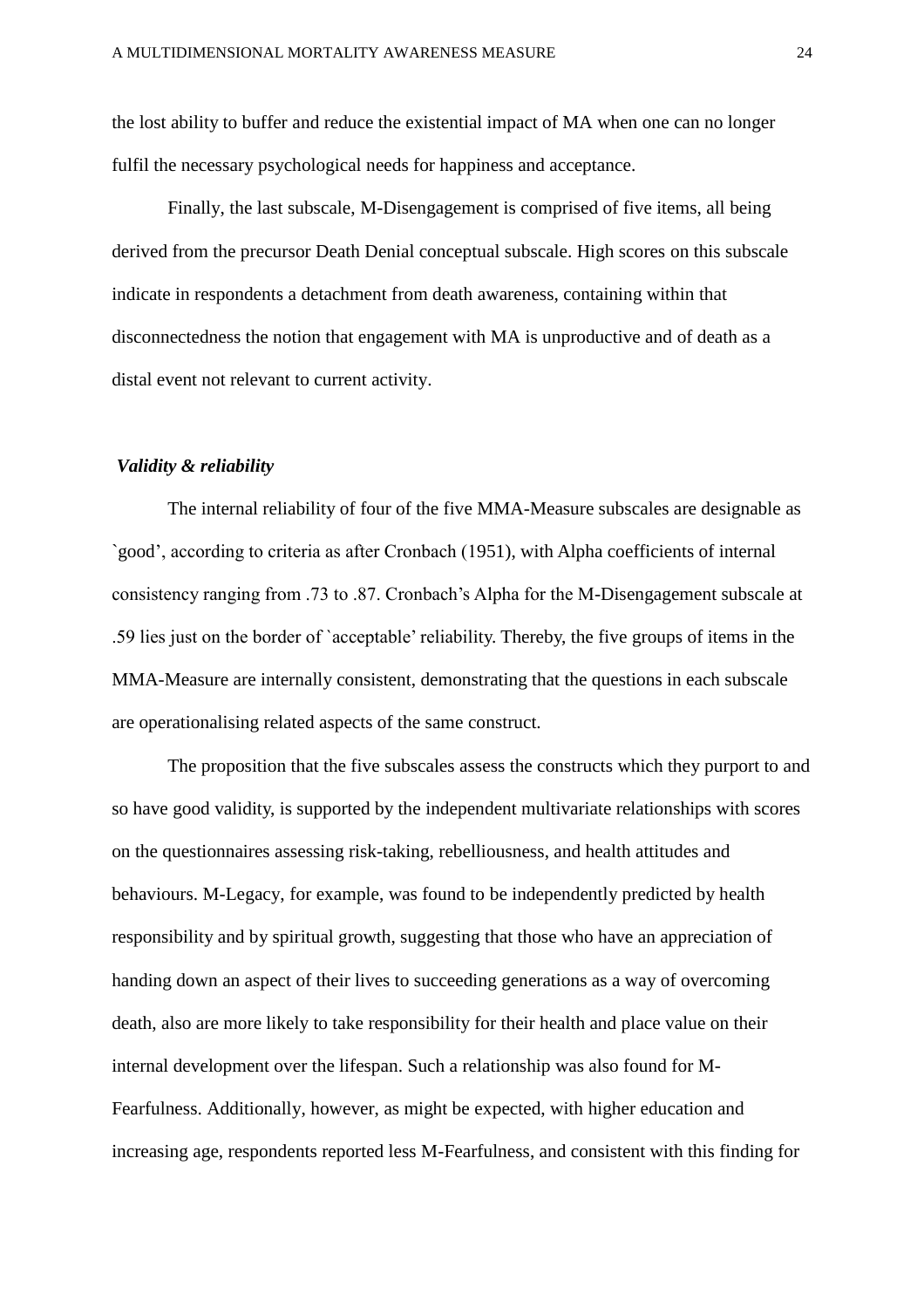age, older participants reported greater M-Acceptance. The relationship with educational attainment supports the results of Silles' study (2009), which found a causal link between the two. The results for age support Erickson's developmental theory of Generativity (1959, 1982), which suggests that nurturing behaviours and mortality acceptance mitigate death fear and that legacy-orientated instincts are expressed during the second half of life. Interestingly, those who reported an increased likelihood of participating in healthy relationships - the ability to communicate and create intimacy with others, as after Walker, Sechrist, & Pender, (1987) - were also respondents who tended to score higher on M-Acceptance. This indicates that the successful integration into a world view of death inevitability is associated with psychological benefits, as also suggested by the work of Klug & Sinha (1987). Notably, improved relationships can be a significant outcome for survivors of mortality-related trauma, which can produce shifts in goals and values (Lykins et al, 2007), thereby enabling posttraumatic growth.

Conversely, as might also be expected, the association of M-Disempowerment with proactive rebelliousness, the readiness to engage in sensation-seeking and sometimes risky forms of oppositional behaviour, suggests that a sense of personal insignificance and invulnerability in the face of death is not an adaptive way of relating to mortality, a proposition further corroborated by the negative relationship with spiritual growth. The association between proactive rebelliousness and mortality disempowerment suggests that reminders of MA may disempower individuals, encouraging negativism to restore power and freedom, as consistent with the theory of psychological reactance (Brehm, 1966), which proposes that if behaviour change messages are threatening to personal agency, individuals will endorse adverse behaviours to re-establish their feelings of liberty. Interestingly, however, those who felt such disempowerment, nevertheless still retained a sense of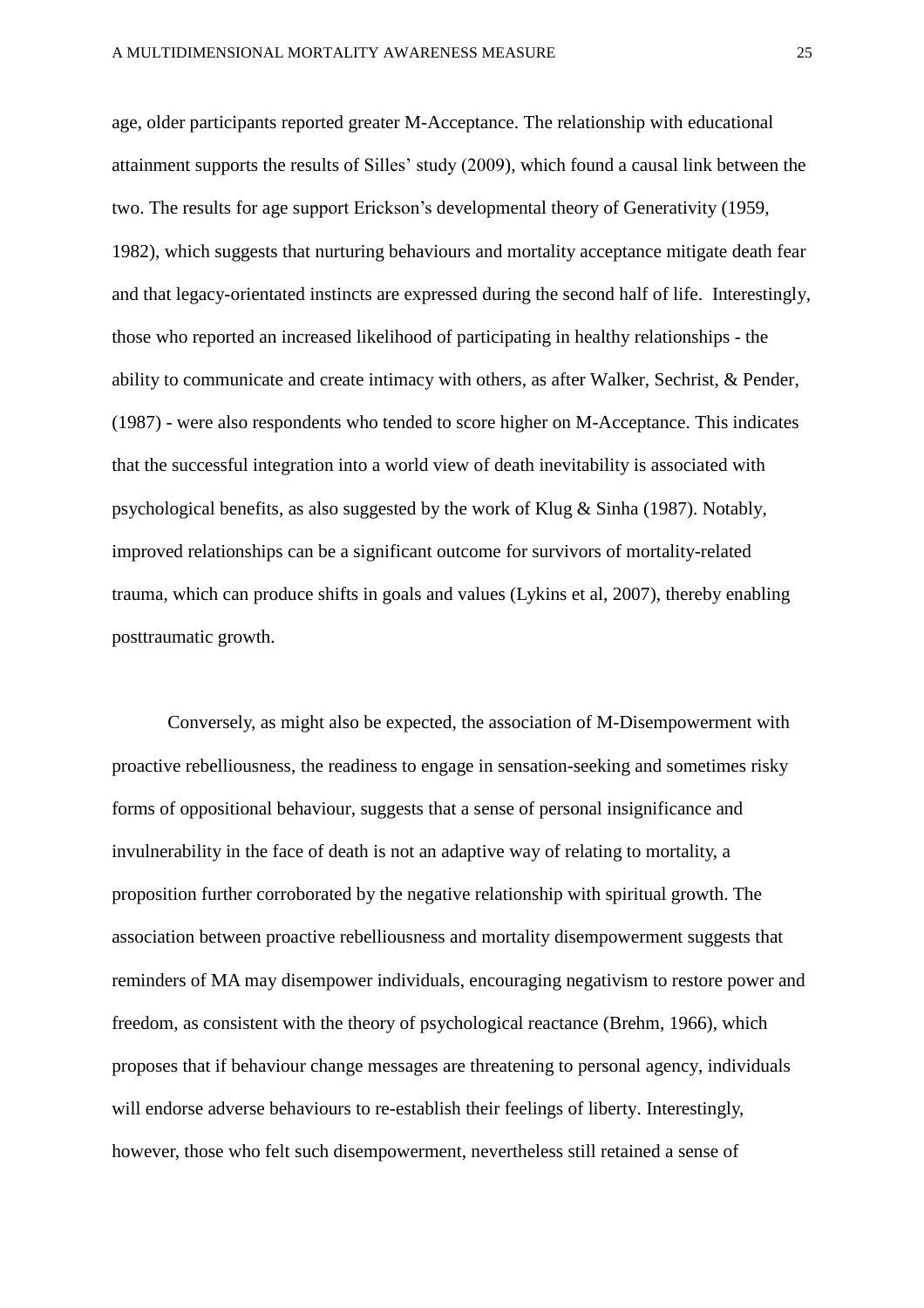responsibility for their health behaviour choices. This indicates that mortality awareness more generally, whether of the legacy, fearfulness or disempowerment type, cues health accountability, and so supports the TMHT notion that conscious reminders of mortality may lead to healthier behaviours (Goldenberg & Arndt, 2008).

Though no single predictor emerged in regression analysis for mortality disengagement, bivariate correlations produced a consistent pattern of associations with recreational, financial and health-related risk-taking, and proactive rebelliousness, all being positively correlated. This suggests that mortality disengagement is a maladaptive, short-term strategy which suppresses awareness of negative distal outcomes, thereby heightening the present-moment arousal produced by risky activities.

As well as age and education being related to aspects of mortality awareness as operationalised by the MMA-Measure, analysis of differences between the four major ethnic groups contained within the sample found that participants who self-designated as Black Africans were less acceptant of their mortality than other respondents (including those who self-designated as Black Caribbean). This result is consistent with the ethnological finding that Africans tend to engage in claims of immortality and cultural representations that deny death (Adams, 1992) but might be explicable post hoc in a variety of other ways, as to be explored by future research.

The multidimensional approach to MA adopted here illustrates that the same psychosocial event connoting possible loss can have diametrically opposed effects on different aspects of MA. Specifically, whilst we found an association between having had or witnessing a life threatening illness with higher levels of mortality fear and disempowerment,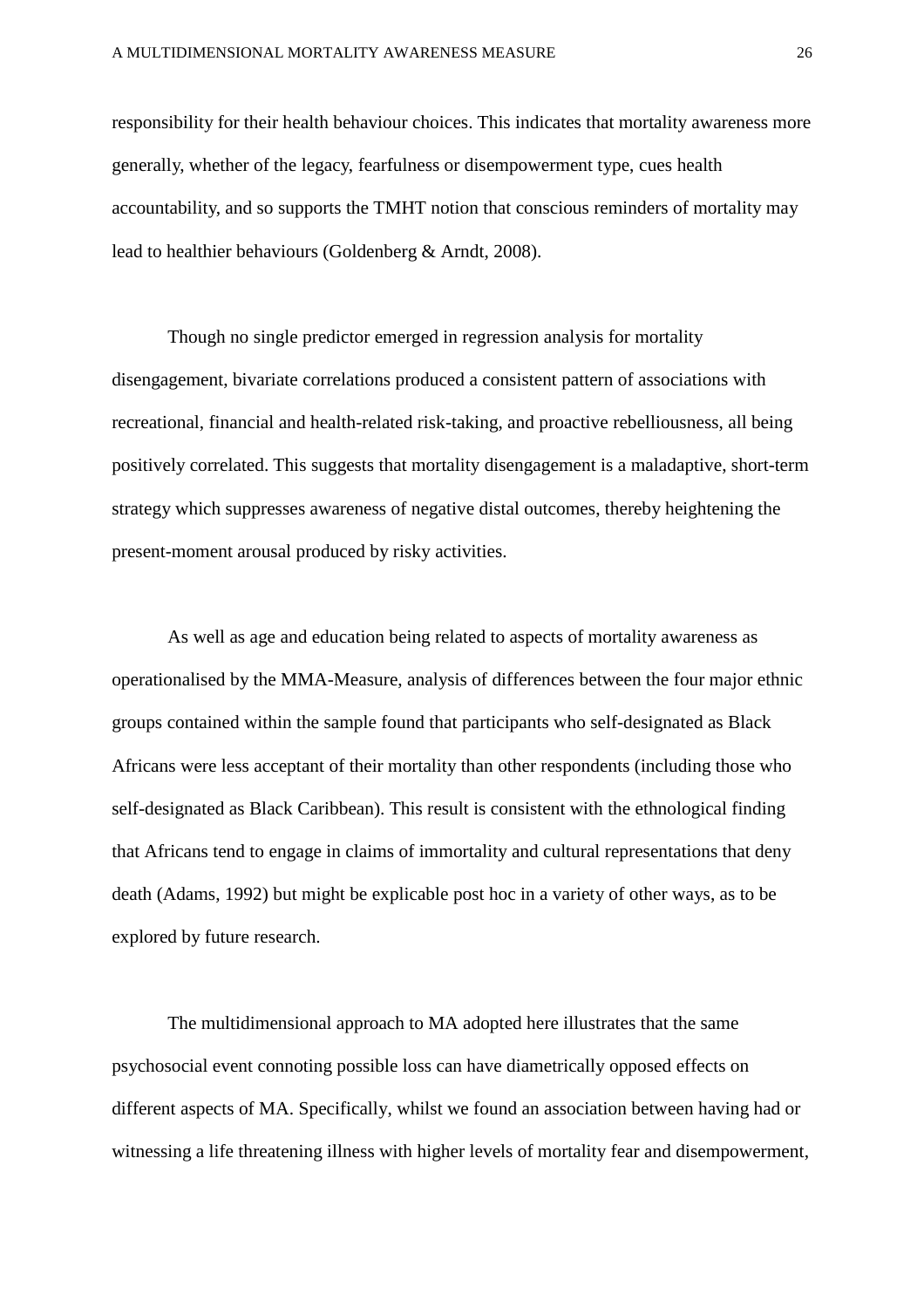for others such an event was associated with greater mortality acceptance and legacy, implying that those who cope with death fright effectively can progress positively. Such a nuanced understanding of the effects of life-threatening events is not available via less complex approaches to MA and is a tangible benefit of the MMAMM. It constitutes an important step on from other scales which measure fewer dimensions or which align mortality with religiosity, as does, for example, Wong et al's (1994) revised Death Attitude Profile.

#### *Significance, utility & future directions*

Future research is needed to further our knowledge of the psychometric properties of the MMA-Measure in order to more fully establish the place of the five MA components within the broader nomological network of other psychological constructs (Cronbach & Meehl, 1955), for example in relation to the Big Five personality variables (Costa & McCrae, 1992). Test-retest reliability could be established during the course of a longitudinal study which would also be able to discriminate between cause and effect processes involved in the genesis of mortality awareness and its developmental consequences over the lifespan. Such a study might also contain qualitative elements in multi-method exploration of different experiences and understandings of mortality awareness in everyday life amongst people of varying demography, including age, nationality, culture, ethnicity, gender, socioeconomic status and educational attainment. Such a study might seek to explore MA as both as a learned dispositional trait and as a state, given the experience of MA on a daily basis may be both a moment-to-moment one and also a more general readiness to interpret the world through the lenses of mortality.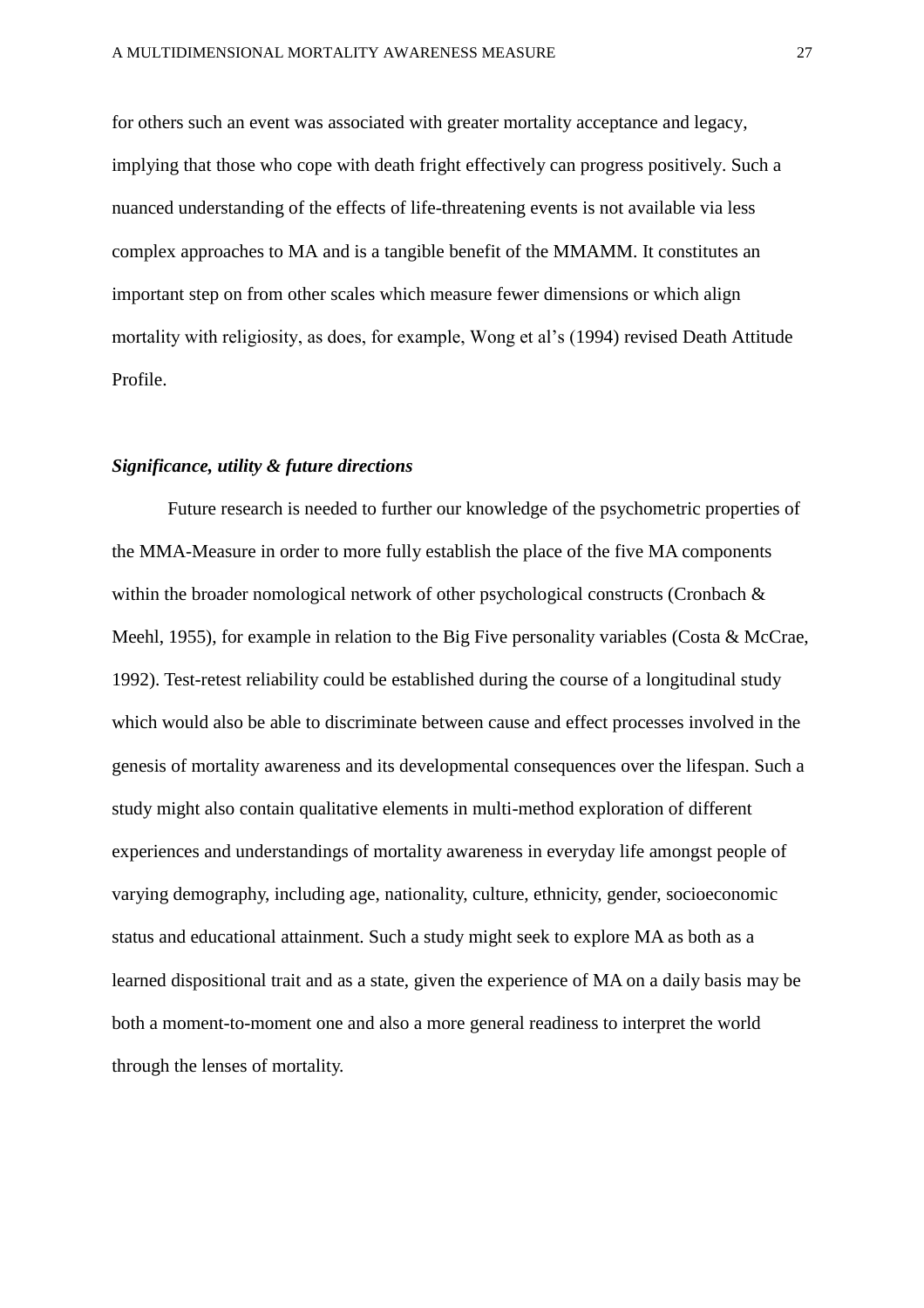The MMA-Measure & Model may have utility in a variety of applied and research settings. As an assessment tool, the MMA-Measure could be used as a baseline indicator in therapeutic settings to explore protective factors in and around issues pertaining to suicidal ideation and mortality. For example, establishing a client's orientation on both M- Legacy and M-Disempowerment may provide therapeutic options which would not be apparent simply by examining one to the exclusion of the other: reconstructing cognitions and behaviours associated with M-Disempowerment and constructing an adaptive cognitive schemata associated with M-Legacy may well be a viable way of moderating suicidal ideation, given the success of CBT with such reported by March et al, (2007) and Stanley et al (2009). Similarly, given the link between M-Disempowerment and rebelliousness and of the latter with various forms of substance abuse (Author, 2013), for individuals suffering from the constraints of addiction, the cuing of M-Legacy and M-Acceptance may produce a sense of empowerment and self-efficacy which enables recovery. Other settings in which the MMA-Measure & Model would be usefully deployed and elaborated include those inhabited by combat veterans, military personnel, emergency service workers, medical personnel in acute care contexts (nurses, emergency room medics), and carers for the elderly and terminally ill, given mortality awareness is a core existential preoccupation (Yalom, 2008).

 In summary, the significance of the research reported here has been the production of a new multidimensional measure and model of mortality awareness which extends our understanding of this pervasive aspect of the human condition and enables further empirical exploration of this insufficiently studied psychological phenomenon. The positive and negative orientations toward mortality within the five component scheme testify, as suggested by Lykins et al (2007), to a reconciliation of TMT and PTG frameworks: facets of mortality awareness can both disable or enable. The MMA-Measure & Model, as a challenge to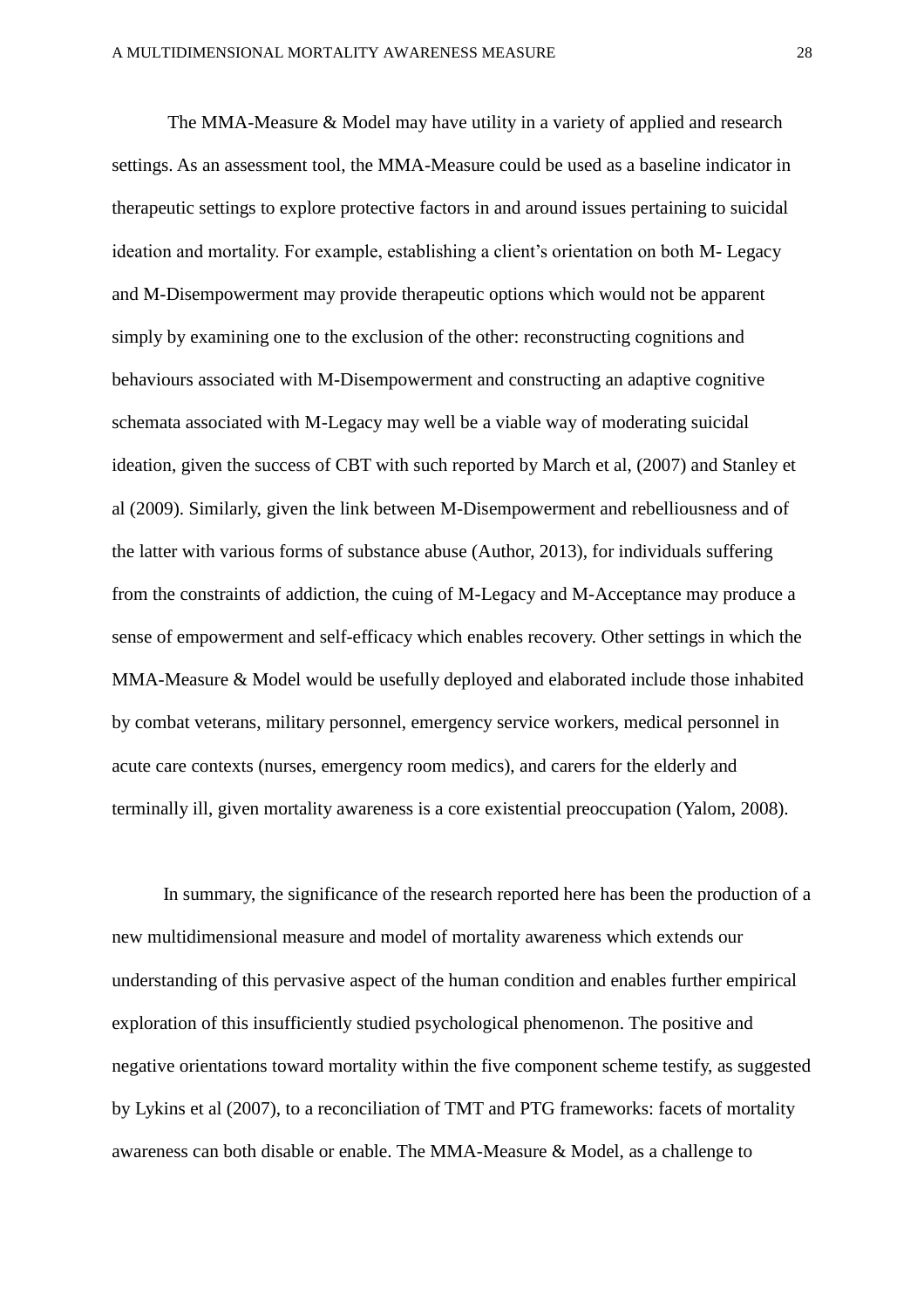previous research focused primarily on death fright, supports a more optimistic approach to the structure and functions of mortality awareness.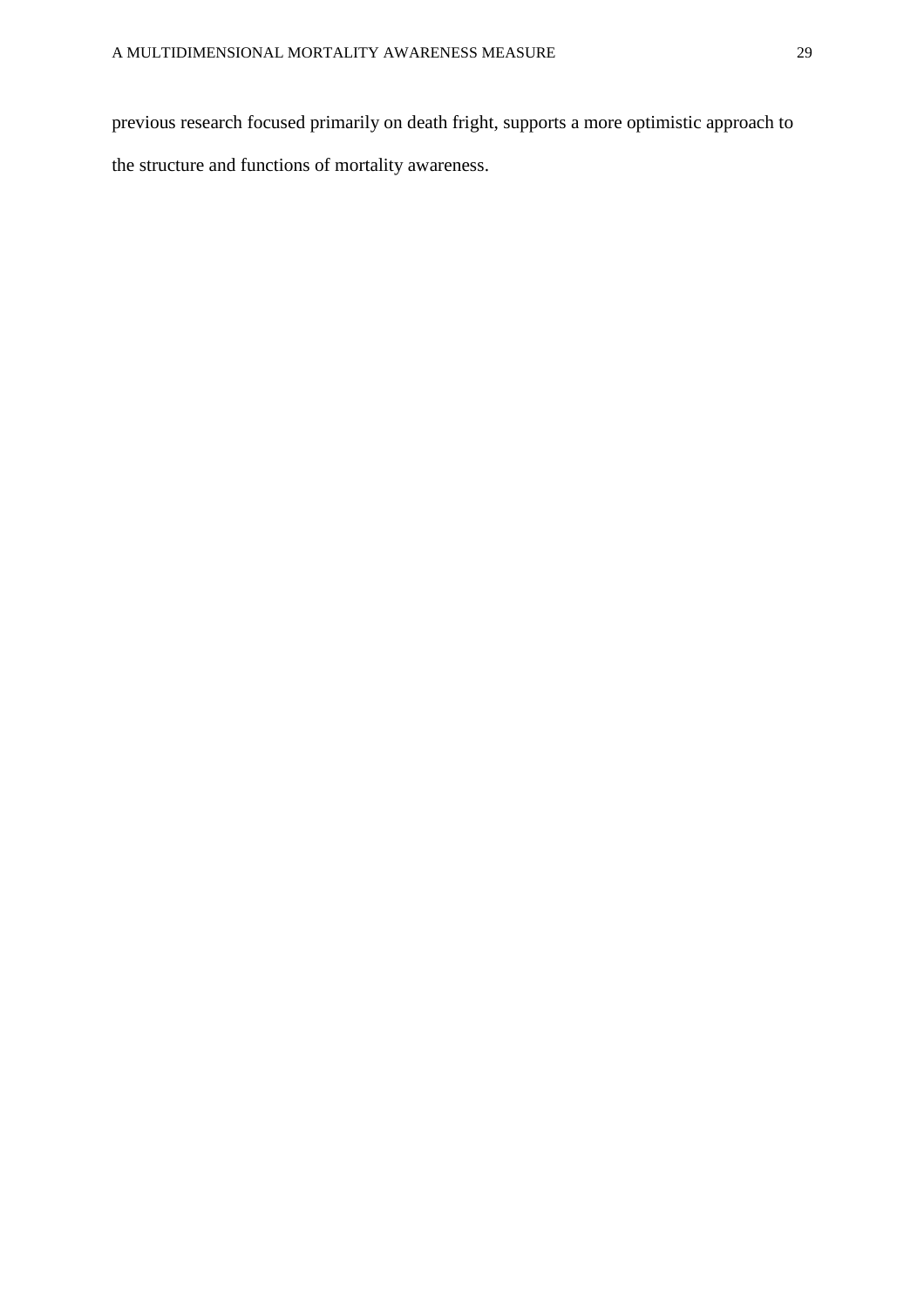## **References**

- Adams, M. (1992). To deny death: Succession rites among the Wè/Guéré, Canton Boo, Western Côte d'Ivoire. *Zeitschrift für Ethnologie*, 89-116.
- Arndt, J., Lieberman, J. D., Cook, A., & Solomon, S. (2005). Terror management in the courtroom: Exploring the effects of mortality salience on legal decisionmaking. *Psychology, Public Policy, and Law, 11*(3), 407-438.
- Becker (1973). *The denial of death*. New York: Free Press.
- Author (2013). *Journal of health psychology*, *18*(2).
- Brehm, J. W. (1966). *A theory of psychological reactance*. New York: Academic Press.
- Callaghan, D. (2005). Healthy behaviors, self-efficacy, self-care, and basic conditioning factors in older adults. *Journal of community health nursing*, *22*(3), 169-178.
- Cattell, R. B. (1978). *The scientific use of factor analysis in behavioral and life sciences* (p. 618). New York: Plenum press.
- Cohen, F., Solomon, S., Maxfield, M., Pyszczynski, T., & Greenberg, J. (2004). Fatal attraction: the effects of mortality salience on evaluations of charismatic, task-oriented, and relationship-oriented leaders. *Psychological Science*, *15*(12), 846-851.
- Cozzolino, P. J., Staples, A. D., Meyers, L. S., & Samboceti, J. (2004). Greed, death, and values: From terror management to transcendence management theory. *Personality and Social Psychology Bulletin*, *30*(3), 278-292.
- Crockett, A., & Voas, D. (2006). Generations of Decline: Religious Change in 20<sup>th</sup> Century Britain. *Journal for the Scientific Study of Religion*, *45*(4), 567-584.
- Cronbach, L. J. (1951). Coefficient alpha and the internal structure of tests. *Psychometrika*, *16*(3), 297-334.
- Cronbach, L. J., & Meehl, P. E. (1955). Construct validity in psychological tests. *Psychological Bulletin*, *52*(4), 281-302.
- Erikson, E. (1959). *Identity and the life cycle*. New York: International Universities Press.
- Erikson, E. (1982). *The life cycle completed*. New York: Norton.
- Feifel, H. (1959). *The meaning of death*. New York: Blakiston Division, McGraw-Hill.
- Florian,V., & Snowden, L. R. (1989). Fear of personal death and positive life regard: A study of different ethnic and religious-affiliated American college students. *Journal of Cross-Cultural Psychology*, 20(1), 64-79.
- Gailliot, M. T., Schmeichel, B. J., & Baumeister, R. F. (2006). Self-regulatory processes defend against the threat of death: Effects of self-control depletion and trait self-control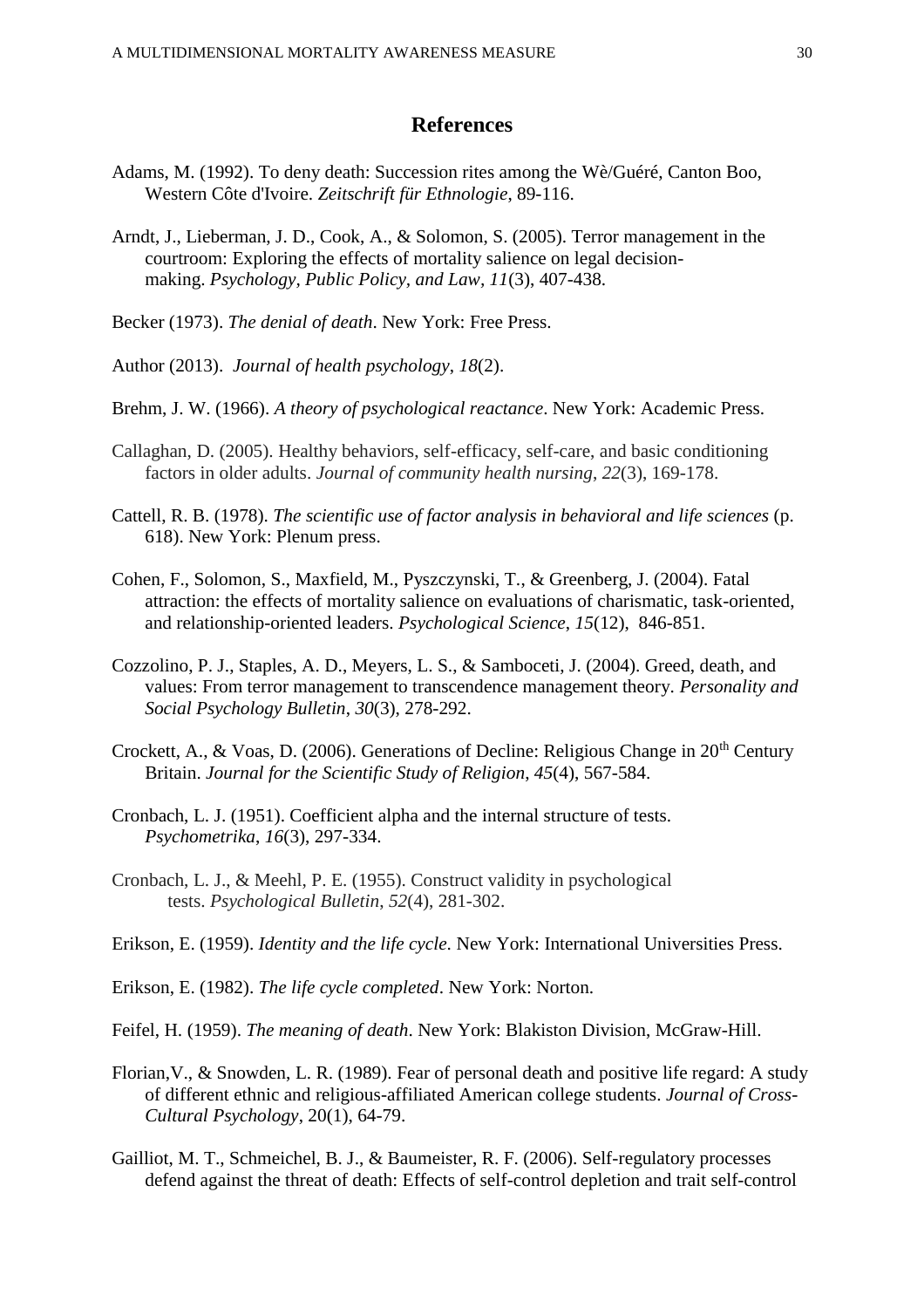on thoughts and fears of dying. *Journal of Personality and Social Psychology*, *91*(1), 49- 62.

- Gesser, G. P., Wong,T. P., & Reker, G.T. (1987). Death attitudes across the lifespan: The development and validation of the death attitude profile (DAP). *Omega: Journal of Death and Dying,* 18,113-128.
- Goldenberg, J. L., & Arndt, J. (2008). The implications of death for health: a terror management health model for behavioral health promotion. *Psychological Review; Psychological Review*, *115*(4), 1032-1053.
- Grant, A. M., & Wade-Benzoni, K. A. (2009). The hot and cool of death awareness at work: Mortality cues, aging, and self-protective and prosocial motivations. *Academy of Management Review*, *34*(4), 600-622.
- Greenberg, J.L., Pyszczynski, T., Solomon, S., Rosenblatt, A., Veeder, M., Kirkland, S., Lyon, D. (1990). *Evidence for terror management theory II: The effects of mortality salience on reactions to those who threaten or bolster the cultural worldview. Journal of Personality & Social Psychology, 58*(2), 308-318*.*.
- Hansen, J., Winzeler, S., & Topolinski, S. (2010). When the death makes you smoke: A terror management perspective on the effectiveness of cigarette on-pack warnings. *Journal of Experimental Social Psychology, 46*(1), 226-228.
- Heine, S. J., Harihara, M., & Niiya, Y. (2002). Terror management in Japan. *Asian Journal of Social Psychology*, *5*(3), 187-196.
- Humphreys, C., & Joseph, S. (2004). Domestic violence and the politics of trauma. *Women's Studies International Forum,* 27(5), 559-570.
- Jonas, E., Schimel, J., Greenberg, J., & Pyszczynski, T. (2002). The Scrooge Effect: Evidence that mortality salience increases prosocial attitudes and behavior. *Personality and Social Psychology Bulletin, 28,* 1342-1353.
- Joseph, S., & Linley, P. A. (2005). Positive adjustment to threatening events: An organismic valuing theory of growth through adversity. *Review of General Psychology*, *9*(3), 262- 280.
- Author, (2009). *Journal of Health Psychology*, *14*(6).
- Klug, L., & Sinha, A. (1987). Death acceptance: A two-component formulation and scale. *OMEGA-Journal of Death and Dying*, *18*(3), 229-235.
- Kubler-Ross, E. (1969). *On death and dying: What the dying have to teach doctors, nurses, clergy and their own families*. New York, NY: Macmillan.
- Author, (2013). *Journal of Motivation, Emotion & Personality*, *1*(1).
- Landau, M., Solomon, S., Greenberg, J., Cohen, F., Pyszczynski, T., Arndt, J., Miller, C., Ogilvie, D. and Cook, A. (2004). Deliver us from evil: The effects of mortality salience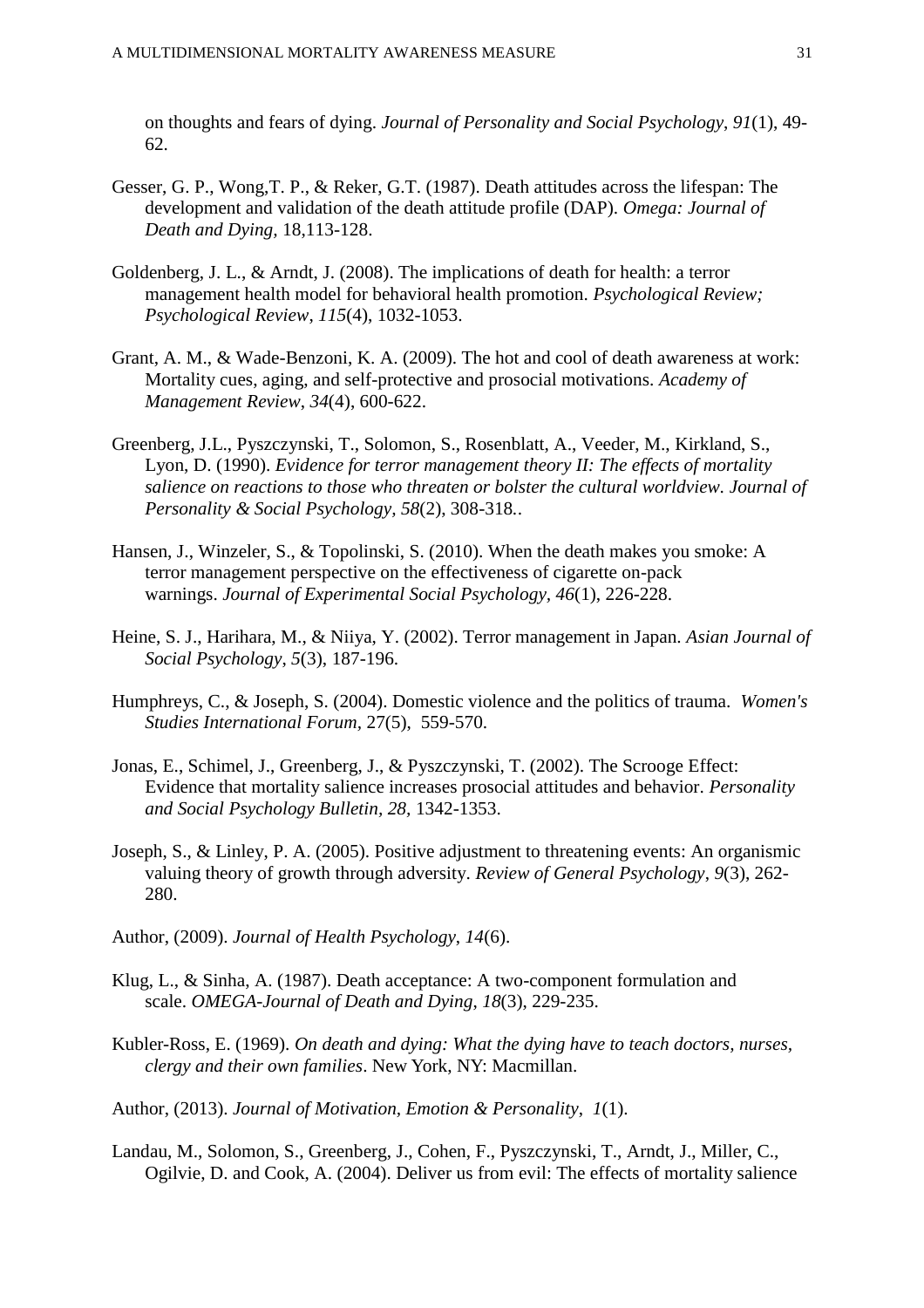and reminders of 9/11 on support for President George W. Bush. *Personality and Social Psychology Bulletin*, *30*(9), 1136-1150.

- Lindemann, E. (1967). *Symptomatology and management of acute grief*. Indianapolis, IN: Bobbs-Merrill.
- Lykins, E. L., Segerstrom, S. C., Averill, A. J., Evans, D. R., & Kemeny, M. E. (2007). Goal shifts following reminders of mortality: Reconciling posttraumatic growth and terror management theory. *Personality and Social Psychology Bulletin, 33*(8), 1088-1099.
- Ma-Kellams, C., & Blascovich, J. (2012). Enjoying life in the face of death: East–West differences in responses to mortality salience. *Journal of Personality and Social Psychology, 103*(5), 773-786.
- March, J. S., Silva, S., Petrycki, S., Curry, J., Wells, K., Fairbank, J., Burns, B., Domino, M., McNulty, S., Vitiello, B., & Severe, J. (2007). The Treatment for Adolescents With Depression Study (TADS): long-term effectiveness and safety outcomes. *Archives of General Psychiatry*, *64*(10), 1132-1143.
- McAdams, D. P., de St Aubin, E. D., & Logan, R. L. (1993). Generativity among young, midlife, and older adults. *Psychology and Aging*, *8*(2), 221-230.
- McAdams, D. P., & de St Aubin, E. D. (1998). *Generativity and adult development.*  Washington D.C.: American Psychological Association*.*
- McCrae, R. R., & Costa Jr, P. T. (1997). Personality trait structure as a human universal. *American Psychologist*, *52*(5), 509-516.
- Author, (1987). The Social Reactivity Scale. In: Author, Unpublished PhD Thesis, University College Cardiff, Wales.
- Nazroo, J.Y., Edwards, A.C. & Brown, G.W. (1997). Gender differences in the onset of depression following a shared life event: A study of couples. *Psychological Medicine, 27*(1), 9-19.
- Niemiec, C. P., Brown, K. W., Kashdan, T. B., Cozzolino, P. J., Breen, W. E., Levesque-Bristol, C., & Ryan, R. M. (2010). Being present in the face of existential threat: The role of trait mindfulness in reducing defensive responses to mortality salience. *Journal of Personality and Social Psychology, 99*(2), 344-365.
- Norenzayan, A., Dar-Nimrod, I., Hansen, I. G., & Proulx, T. (2009). Mortality salience and religion: divergent effects on the defense of cultural worldviews for the religious and the non-religious. *European Journal of Social Psychology*, *39*(1), 101-113.
- Office for National Statistics (2012). *Cause of death*. Retrieved from: [http://www.ons.gov.uk/ons/taxonomy/index.html?nscl=Causes+of+Death#tab-data](http://www.ons.gov.uk/ons/taxonomy/index.html?nscl=Causes+of+Death#tab-data-tables)[tables](http://www.ons.gov.uk/ons/taxonomy/index.html?nscl=Causes+of+Death#tab-data-tables)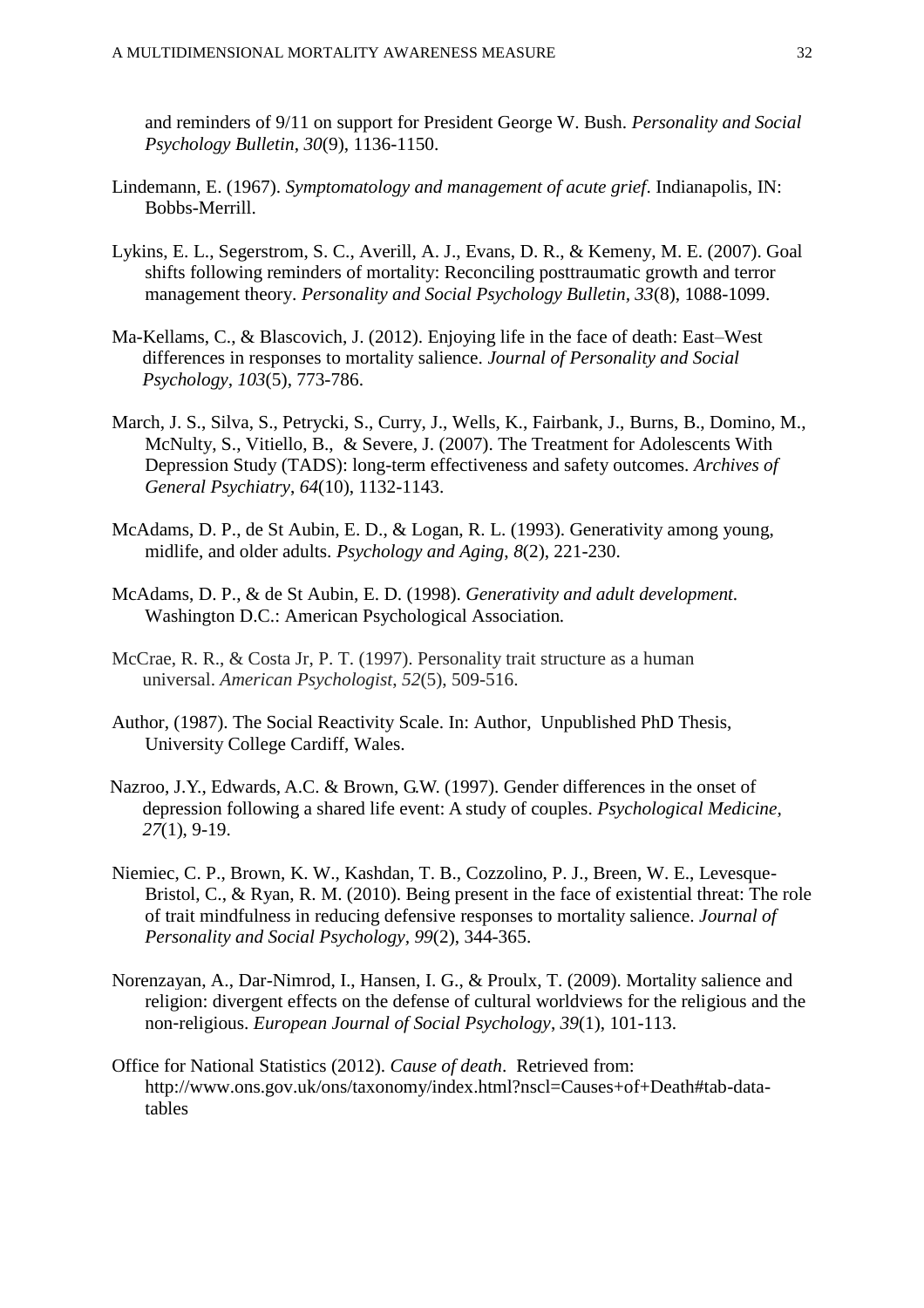- Peters, H. J., Greenberg, J., Williams, J. M., & Schneider, N. R. (2005). Applying terror management theory to performance: Can reminding individuals of their mortality increase strength output? *Journal of Sport & Exercise Psychology, 27*(1), 111-116.
- Pyszczynski, T., Greenberg, J., & Solomon, S. (1999). A dual-process model of defense against conscious and unconscious death-related thoughts: an extension of terror management theory. *Psychological Review*, *106*(4), 835-845.
- Ray, J. J., & Najman, J. (1974). Death anxiety and death acceptance: A preliminary approach. *Omega: Journal of Death and Dying*, 5(4), 311-315.
- Ring, K., & Valarino, E. E. (1998). *Lessons from the light: What we can learn from the neardeath experience*. Portsmouth, New Hampshire: Moment Point Press.
- Rosenblatt, A., Greenberg, J., Solomon, S., Pyszczynski, T., & Lyon, D. (1989). Evidence for terror management theory: I. The effects of mortality salience on reactions to those who violate or uphold cultural values. *Journal of Personality and Social Psychology*, *57*(4), 681-690.
- Rosenbloom, T. (2003). Sensation seeking and risk taking in mortality salience. *Personality and Individual Differences*, *35*(8), 1809-1819.
- Silles, M.A. (2009). The causal effect of education on health: Evidence from the United Kingdom. *Economics of Education Review*, *28*(1), 122-128.
- Solomon, R.C. (2005). *Existentialism* (2nd Ed.). New York: Oxford University Press.
- Stanley, B., Brown, G., Brent, D. A., Wells, K., Poling, K., Curry, J., Kennard, B.D., Wagner, A., Cwik, M., Klomek, A.B., Goldstein, T., Vitiello, B., Barnett, S., Daniel, S., & Hughes, J. (2009). Cognitive-behavioral therapy for suicide prevention (CBT-SP): treatment model, feasibility, and acceptability. *Journal of the American Academy of Child & Adolescent Psychiatry*, *48*(10), 1005-1013.
- Taubman Ben-Ari, O., Florian, V., & Mikulincer, M. (1998). The impact of mortality salience on reckless driving: A test of Terror Management mechanisms. *APA conference, San-Francisco*.
- Taubman-Ben-Ari, O.,& Findler, L. (2005). Proximal and distal effects of mortality salience on willingness to engage in health promoting behavior along the life span. *Psychology & Health*, *20*(3), 303-318.
- Templer, D. I. (1970). The construction and validation of a Death Anxiety Scale. *Journal of General Psychology*, *82*, 165-177.
- Thompson, D. (1995). *Concise Oxford English Dictionary*. Oxford: Oxford University Press.
- Wade-Benzoni, K. A. (2006). Legacies, immortality, and the future: The psychology of intergenerational altruism. *Research on managing groups and teams*, *8*, 247-270.